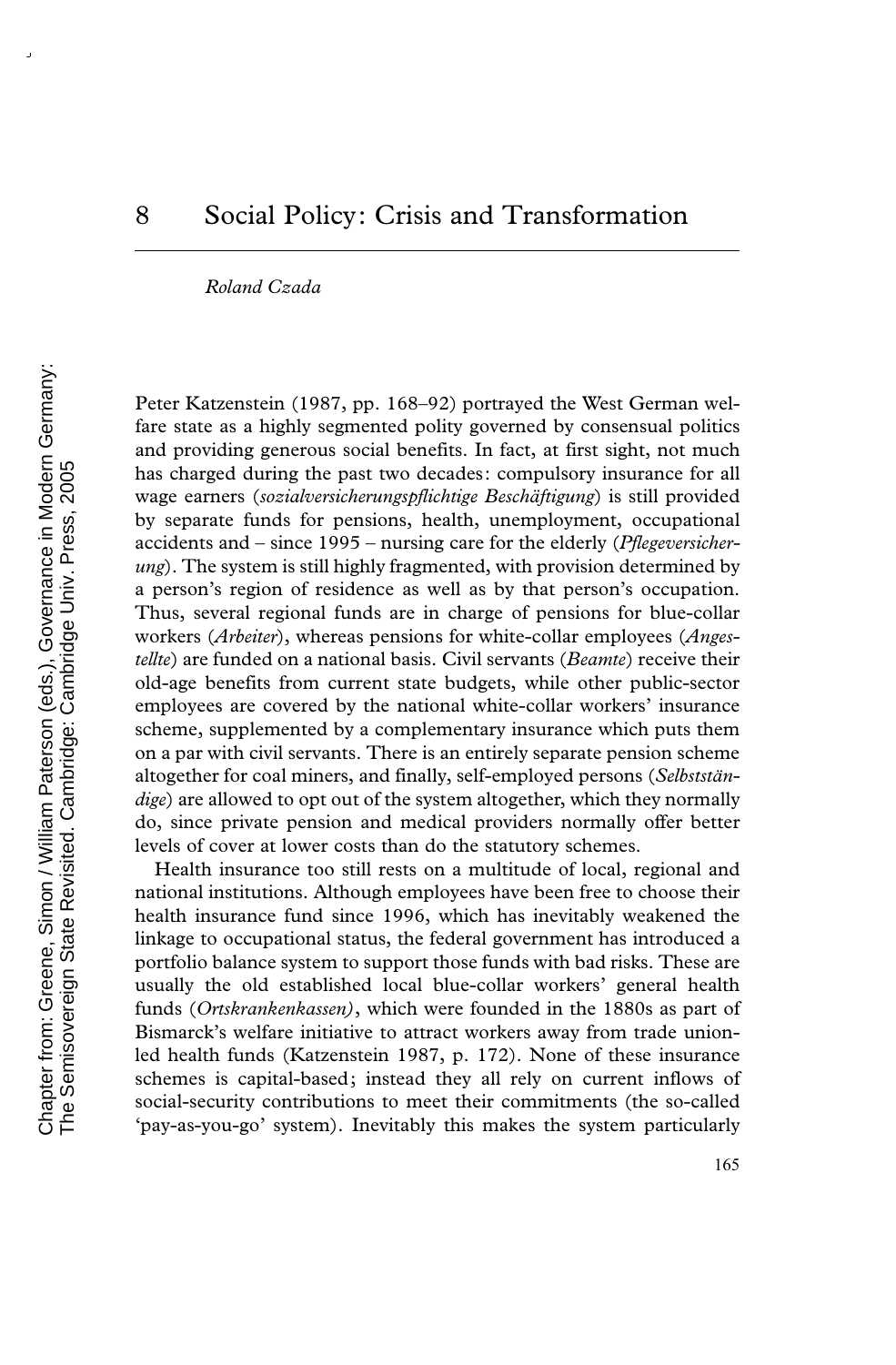vulnerable to economic downturns, which immediately open up a revenue-outlay gap.

Both employees and employers still share most of the costs of social security by each paying an equal proportion of the employee's salary as a compulsory social-insurance levy. Apart from work-related compulsory insurance schemes, a number of additional tax-financed social programmes are run by state, federal and local governments. These are meant to provide for social needs that fall outside the remit of the compulsory insurance funds, such as child benefit (Kindergeld), home construction grants (Eigenheimzulage) and grants for higher education (BAFöG). In consequence, welfare allowances are available in some form to almost everyone resident in Germany (cf. Katzenstein 1987, p. 186). However, in recent years state subsidies to these funds have steadily increased. The total share of general government contributions (that is, tax-financed contributions) to social-security programmes rose from 26.9 per cent in 1991 to 32.5 per cent in 2000. In 1999, an eco-tax was introduced to generate extra resources for the ailing old-age pensions system (cf. chapter 10 in this volume). During the 1990s, total employee contributions to social-security programmes remained constant at around 28 per cent of the total income for these programmes, whereas the total employers' contributions decreased from 42.5 per cent to 36.9 per cent (Eurostat 2003, p. 7). Yet despite the increase in state (i.e. tax-based) funding for these programmes, statutory socialinsurance contributions have exceeded 40 per cent of the average gross salary since the mid-1990s (Hagen and Strauch 2001, p. 24). Not surprisingly, the subject of social-security contributions has become a hotly debated topic, especially as Germany is the only country that still levies such contributions at such a high level on employers. It has been argued that these non-wage labour costs have both exacerbated Germany's unemployment problem, by making it prohibitively expensive to employ new staff, and compromised the international competitiveness of German companies. Politically, therefore, one of the major goals of welfare-state reform policies since the mid-1990s has been to reduce the very high level of non-wage labour costs (in other words, the social-security contributions levied on employees and employers).

During the 1990s, the German welfare state ran into deep trouble. However, remedial action has been limited to incremental reductions in the costs and benefits of welfare programmes, and, in particular, to a shift towards a greater degree of tax funding for such programmes. Yet, despite its persisting institutional structure, the welfare state has changed considerably in terms of its financial flows, political-power structures, scope of services and general policy concepts. When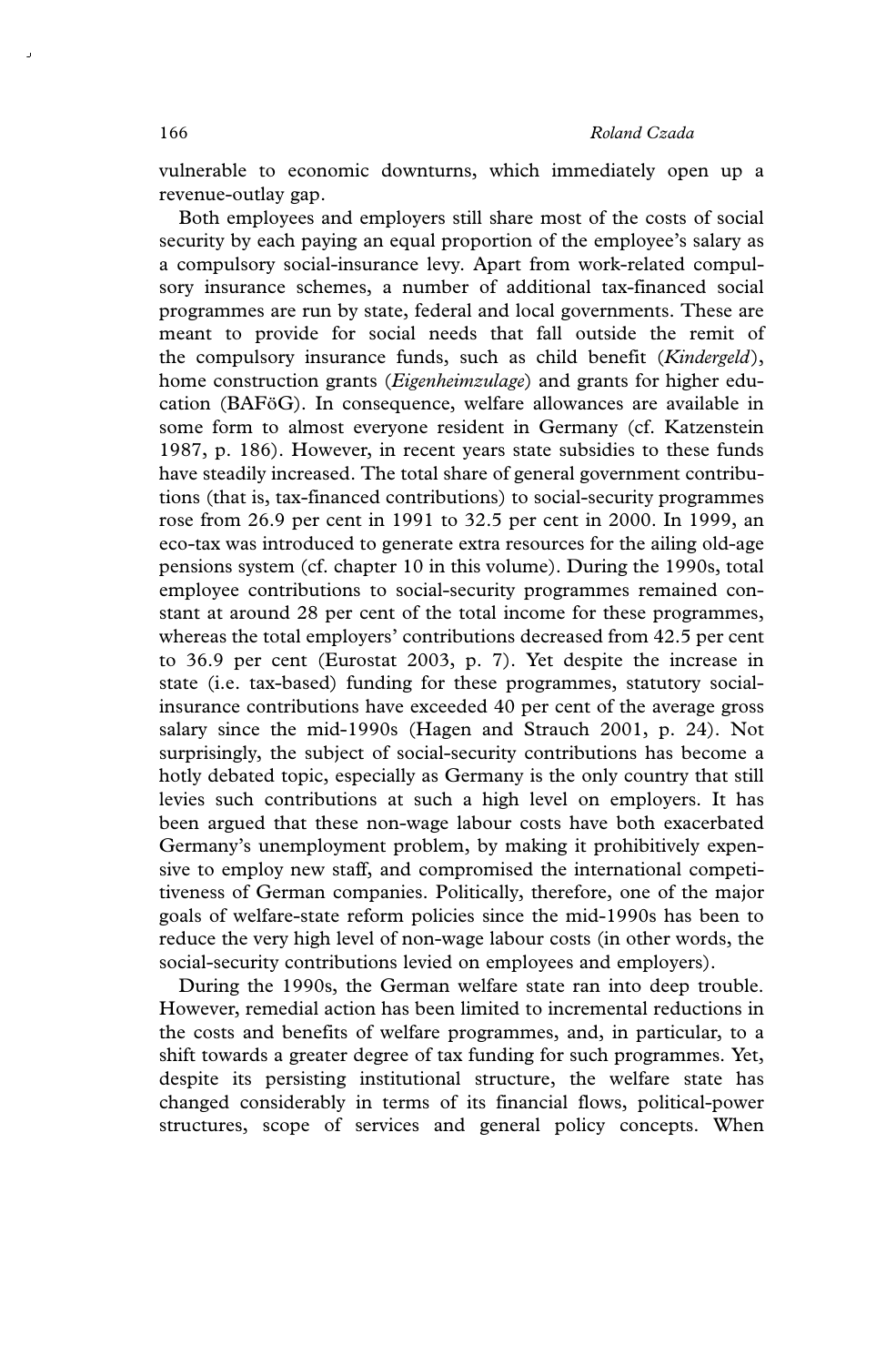compared with Peter Katzenstein's portrayal of 1987, the situation in 2004, with acute political conflicts and considerable benefit cuts, indicates a welfare state in transition. Traditional features of social corporatism, such as party consensus and work-related paternalism, have been superseded by new forms of decision-making, including corporatist technical advisory commissions, issue-specific (and hence volatile) party alliances, the emergent use of market principles and a more universalistic approach to the funding and delivery of welfare benefits. Although this transition has by no means been completed, its driving forces, which will be addressed in the next section, are clearly visible.

## Context: the 'German Model' and the Challenge of Unification

Two distinct factors make up the context of these recent policy challenges to the German welfare state. The first can be traced back to the so-called 'German Model' of forced industrial modernisation policies; the second stems from the unification of the economically weak socialist German Democratic Republic with the still prosperous Federal Republic of Germany. Of course, the German welfare state has not been insulated from broader pressures of globalisation and demographic changes; however, because of their general character, these will be discussed separately later in this chapter.

As chapter 7 has shown compellingly, Germany's social-security funds have been used from the 1970s onwards to compensate generously those large segments of the workforce who fell victim to the gradual process of industrial modernisation and restructuring. Faced with rising unemployment from the mid-1970s onwards, Germany simply transferred its least-productive sections of the workforce into the welfare system, in stark contrast to both the American and British social workfare policies and the Scandinavian active reintegration programmes. A corporatist productivity coalition of unions, employers and the state agreed to exploit the then buoyant social-insurance funds to finance early retirement for older workers and to facilitate companies' efforts to rationalise the least-qualified and least-productive elements of their workforces. An Early Retirement Act (Vorruhestandsgesetz) was passed in 1984, and a Law on Part-Time Work for the Elderly (Altersteilzeitgesetz) followed in 1988. In a collaborative effort, employers and works councils (Betriebsräte) helped to implement these laws, which overall were very effective (Table 8.1). The Federal Labour Office (Bundesanstalt für Arbeit, BA) was given the task of financing both measures from its unemployment insurance funds, supplemented by some additional federal grants.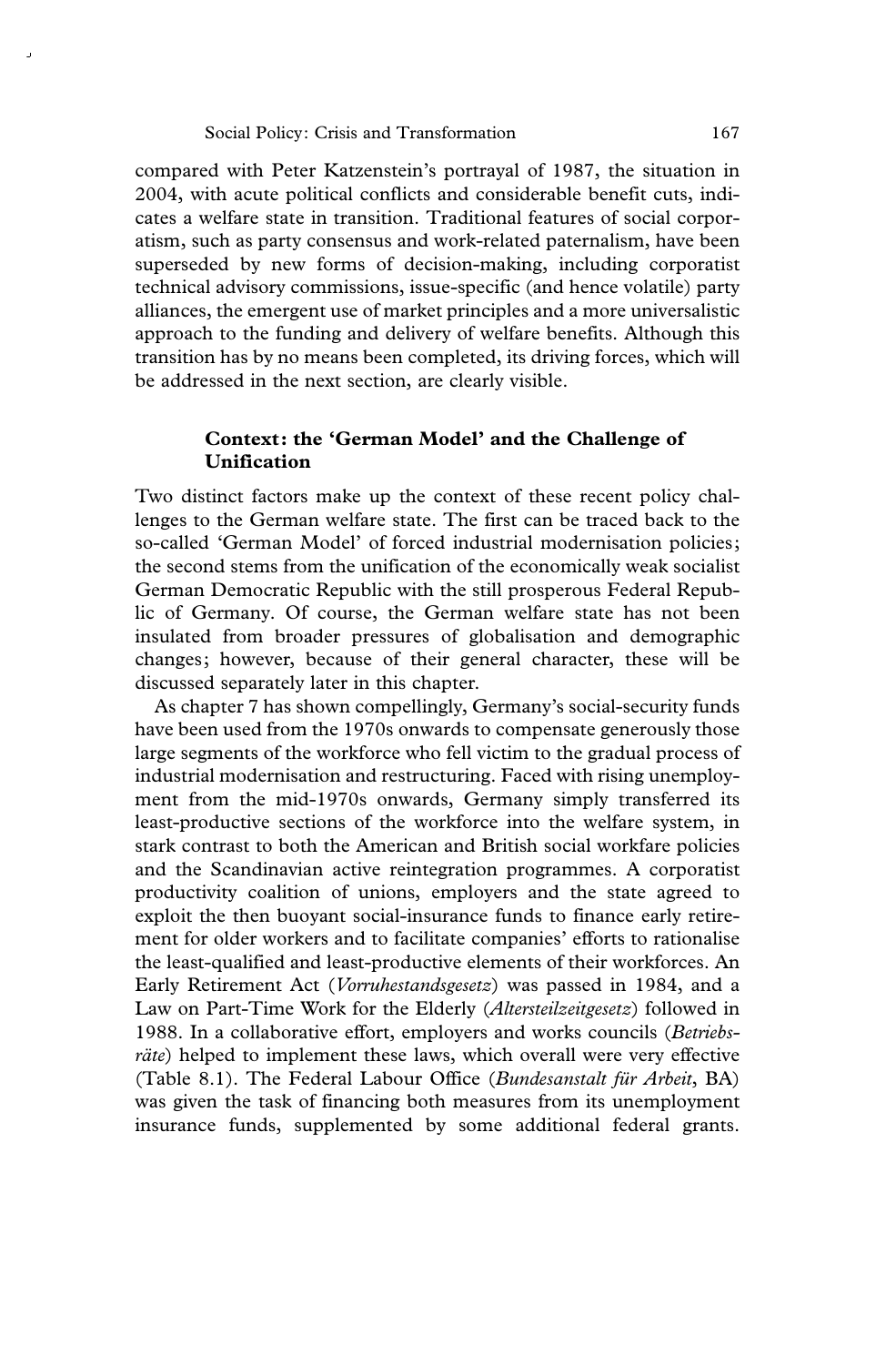| Year | Average age of<br>new pensioners<br>retiring due to<br>unemployability |        | New pensions for formerly<br>unemployed persons<br>$\frac{1}{2}$ of all new pensions) |        |                    |        | Unemployable<br>early retirees      |      |
|------|------------------------------------------------------------------------|--------|---------------------------------------------------------------------------------------|--------|--------------------|--------|-------------------------------------|------|
|      |                                                                        |        | Western<br>Germany                                                                    |        | Eastern<br>Germany |        | $\frac{6}{6}$ of all<br>pensioners) |      |
|      | Male                                                                   | Female | Male                                                                                  | Female | Male               | Female | West                                | East |
| 1975 | 56.3                                                                   | 59.2   | 3.7                                                                                   | 0.7    |                    |        | 3.5                                 |      |
| 1980 | 54.7                                                                   | 57.7   | 8.4                                                                                   | 1.6    |                    |        | 4.8                                 |      |
| 1985 | 54.8                                                                   | 54.3   | 11.9                                                                                  | 1.1    |                    |        | 7.9                                 |      |
| 1990 | 53.9                                                                   | 52.6   | 13.7                                                                                  | 1.8    |                    |        | 10.7                                |      |
| 1995 | 53.5                                                                   | 51.4   | 24.2                                                                                  | 3.4    | 60.2               | 6.4    | 8.7                                 | 10.2 |
| 1999 | 52.9                                                                   | 50.8   | 26.9                                                                                  | 2.1    | 54.5               | 1.8    | 14.4                                | 31.4 |

Table 8.1. Growth of early retirement, 1975–99

Source: Hagen and Strauch 2001, p. 17.

However, because the BA's financial responsibility was from the outset limited until 1988, the pension schemes were faced with a double challenge in the early 1990s, when they had to absorb not only large numbers of pensioners in western Germany who had retired early, but also – following unification – all pensioners in eastern Germany.

Self-evidently, a German-style pay-as-you-go system, under which wage earners' contributions are almost immediately transferred to pensioners as cash benefits, is particularly sensitive to a relative decline in regular employment. For 2001, the Federal Statistical Office (Statistisches Bundesamt) reported 27.817 million wage earners compared with 26.735 million persons living on social-security income (Figure 8.1; Bundesministerium für Gesundheit und Soziale Sicherung 2004). By comparison, the respective numbers for 1985 were 20.378 million wage earners contributing social-insurance fees, against 13.485 million persons living on welfare. As a result, the ratio of wage earners to welfare recipients has fallen from 1.5:1 in 1985 to 1:1 in 1997, and in 2003 stood at just 0.9:1.

Figure 8.1 shows that the number of wage earners paying socialsecurity contributions has declined steadily since unification. Although this has principally been caused by large-scale job losses, mainly in eastern Germany, from 1992 onwards, the peculiarities of the welfare state have themselves also been responsible. Until recently, employment policies were focused entirely on measures to create a skilled workforce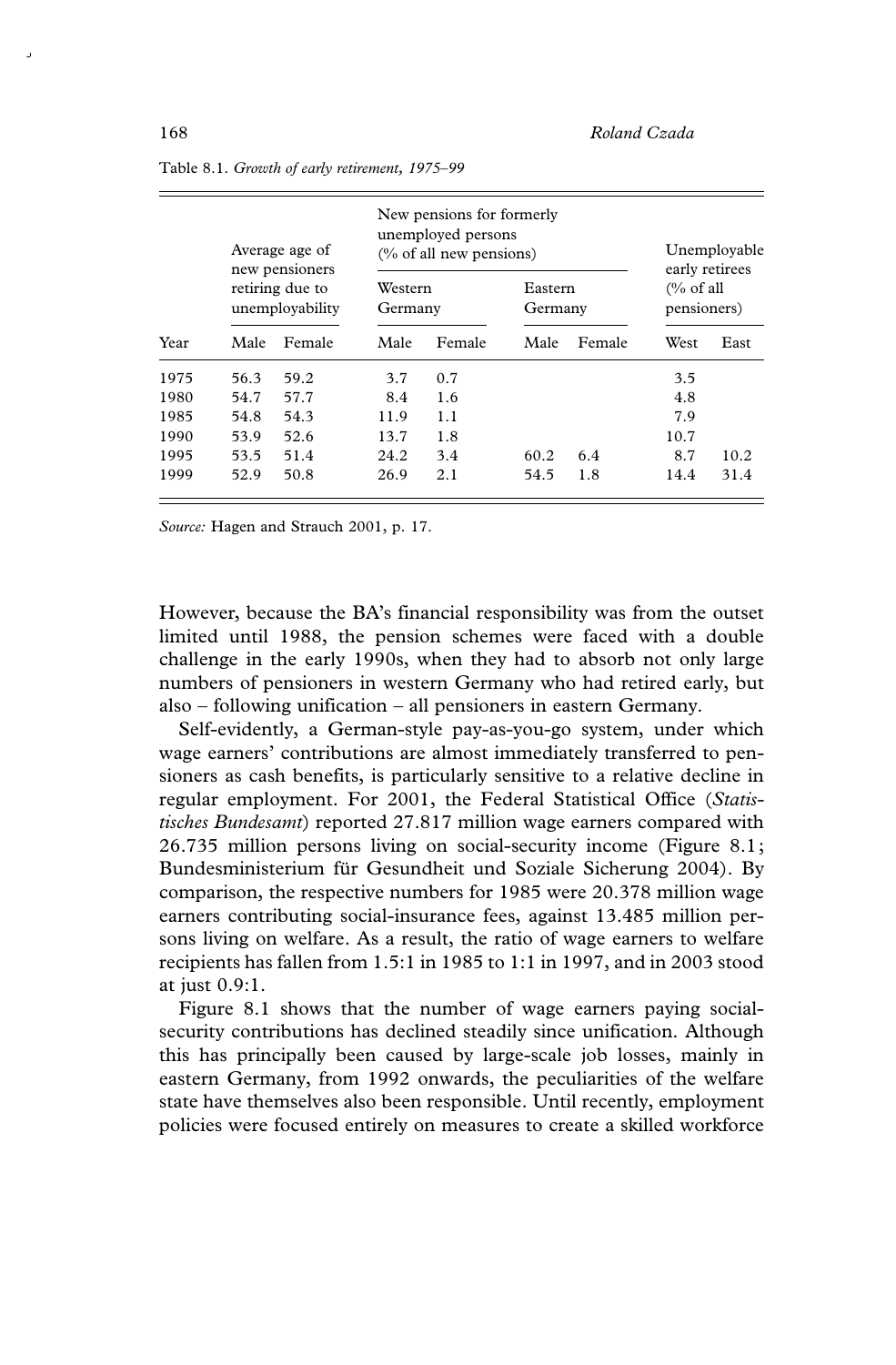

Figure 8.1. Labour force, wage earners and welfare recipients, 1975–2003

Note: The labour force includes all persons engaged in economic activity working regular weekly hours (paid civilian and military employment, self-employment and unpaid family workers) plus all those unemployed but seeking work. Wage earners pay compulsory social insurance fees (sozialversicherungspflichtige Beschäftigung). Welfare recipients are defined as persons living solely from social security income, including old age pensioners (who receive Arbeiter-, Angestellten und Knappschaftsrenten), recipients of unemployment support (Arbeitslosengeld-und-hilfe), recipients of income support (Sozialhilfeempfänger) and asylum seekers (Asylbewerber). Not included are welfare recipients living on accident annuities (Unfallrenten) and students' grants as well as workers in training and job creation schemes.

Source: Bundesministerium für Gesundheit und Soziale Sicherung 2004.

and to enhance productivity, rather than on job creation in low-skill (and low-income) areas. Although tax cuts for low-income groups had been introduced in 1996 following a ruling by the Constitutional Court, this did not create any new incentives for recipients of income support to find work. Until the end of 2004, for an average-sized family, employment of any sort meant a withdrawal of benefits, meaning that overall net income often either stayed the same or was even lower than the level of benefits.

Nonetheless, despite a declining number of wage earners who are subject to social-insurance contributions, Figure 8.1 also shows that the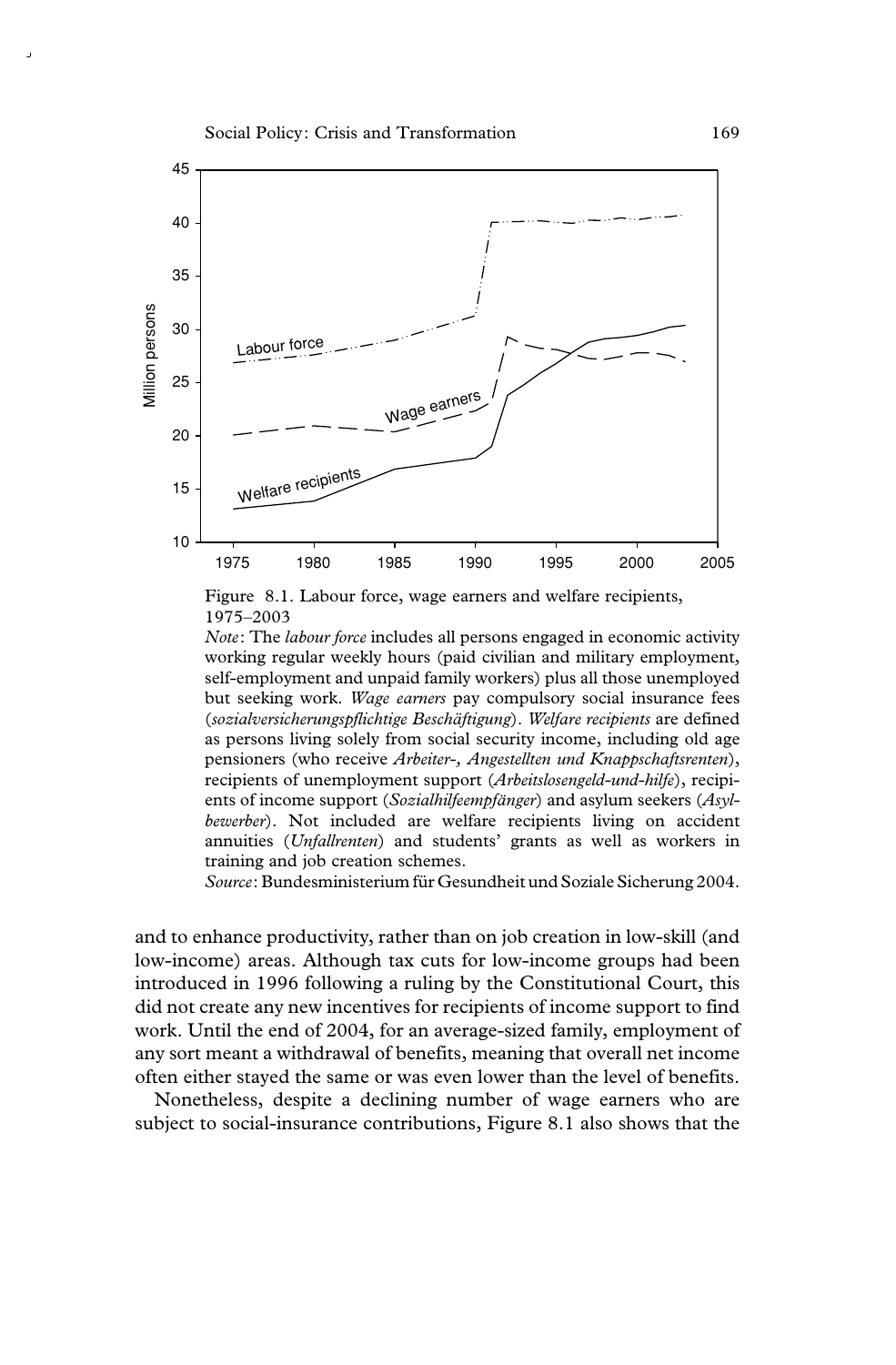total labour force, which measures the number of people who are economically active or seeking work, has grown considerably between 1975 and 2003. In the first instance, this was a result of the growth of Germany's population after unification. However, because of continued high unemployment, much of the economic potential created by this increase has lain idle in post-unification Germany. But at the same time, millions of workers have also taken on so-called 'mini-jobs', or become 'pro-forma self-employed'.

Since the mid-1990s, part-time jobs of less than fifteen hours work per week, which are not paid above DM 620 ( $\epsilon$  318) per month ( $\epsilon$  400 since April 2003), are tax-free and also partly free of social-security contributions and entitlements. The number of 'mini-jobbers' has increased steadily, rising from 2.8 million in 1987 to over 4.4 million in 1992 and to 6.5 million in 1999 (ISG 1999, p. 2). In 2002, more than 50 per cent of 'mini-jobbers' were either younger than twenty-five or older than fifty-five; 70 per cent were women (mainly housewives). In this way, mini-jobs act as stabilisers of the continental Bismarckian social-insurance state that focuses on skilled, highly paid male breadwinners, and which thereby results in a comparatively low female employment rate (M. Schmidt 1993).

Meanwhile, the incidence of 'pro-forma self-employment' (Scheinselbstständigkeit) also increased dramatically during the 1990s. Under this rubric, employees of companies reclassify themselves as selfemployed sub-contractors, thereby avoiding the payment of social-security contributions altogether. For instance, haulage drivers can become formal owners of a truck financed and operated by a freight company or carrier. Of course, most of these self-employed persons still depend on an 'employer', but despite government restrictions, pro-forma self-employment is growing in a number of service industries, with estimates ranging between 1 million and 1.4 million Scheinselbstständige in 2001. Clearly, the overall number of 7 million mini-jobs and proforma self-employed persons has to be seen as a consequence of steeply rising non-wage labour costs in the aftermath of German unification.

The disproportionate rise in welfare recipients and, as a consequence, in non-wage labour costs first became apparent in 1992. Figure 8.1 shows that this was an effect of the so-called 'unification shock' (Sinn and Sinn 1992; Schluchter and Quint 2001), which saw Germany's GDP per capita drop by DM 6,000 ( $\in$  3,077) to DM 34,990 ( $\in$  17,943) as a result of the number of inhabitants growing more than economic output. In addition, while eastern Germany experienced massive job losses in the aftermath of a historically unique de-industrialisation process (cf. chapter 2 in this volume), the western German economy, which remained strong,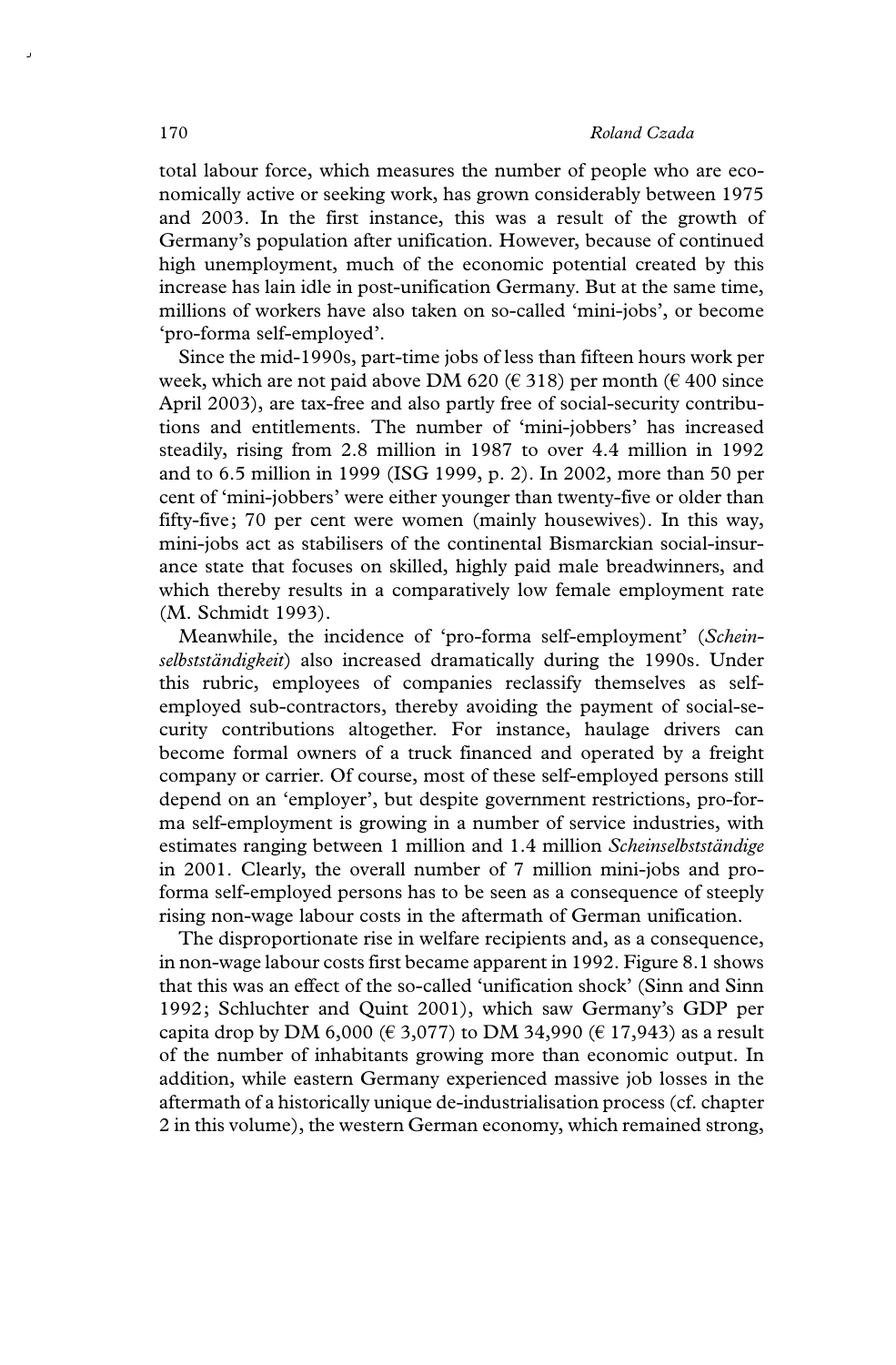had to shoulder the resulting social costs. Initially, total net financial transfers to the new *Länder* (consisting of special federal grants, EU grants, fiscal equalisation schemes, federal supplement grants and social-security contributions, minus taxes and social-security contributions collected in the east) amounted to almost 10 per cent of GDP in the early years, and only fell to 4 per cent towards the end of the 1990s. Sinn and Westermann (2001) note that the current account deficit of the eastern Länder amounts to 50 per cent of their GDP. Eastern Germany's dependency on resource imports is therefore much greater than even that of the south Italian Mezzogiorno, which is often referred to as the classic example of an essentially parasitic economy (Sinn and Westermann 2001, pp. 36–7). Two-thirds of the current account deficit in the new Länder has been financed by public transfers; the remaining one-third has been met by private capital flows. Crucially, more than half of the public transfers have been spent on social security and only 12 per cent on public infrastructure investments (Sinn 2000).

Accordingly, the social expenditure ratio, which expresses state welfare expenditure as a share of GDP, has risen sharply after unification (Figure 8.2). Before 1990, the social-security funds were, generally speaking, in good financial health, and therefore seemed to be well prepared for shouldering the immediate social costs of unification. However, by 2003, the reserve had shrunk to a historic low of just half of one month's expenditure, thereby reaching a critical limit for a pay-as-you-go system. This 'shrinkage' occurred despite the fact that Germany had increased social-security contributions on several occasions, whereas its competitors had all managed to reduce them.

Because of the costs of welfare, there is a considerable difference between salaries and take-home pay. In 1999, the 'average' production worker took home less than half of what it costs to employ him or her, defined as net income plus employer's and employee's social-security contributions plus taxes, compared with about 70 per cent in Britain or the USA (OECD 2000). Growing welfare expenses and rising labour costs not only reduced the demand for labour, but also slowed disposable income growth. During the 1990s, even though gross real wages per capita increased by 2 per cent, net real wages per capita rose by just 0.3 per cent annually. Consequently, the trade unions' moderate wage claims in the second half of the 1990s did not translate into increasing levels of employment figures, but instead only reduced the rate of increase of disposable income. In other words, Germany's high welfare burden has squeezed private consumption, which grew by just 1.5 per cent annually between 1991 and 2001, well below the level achieved in other industrialised countries.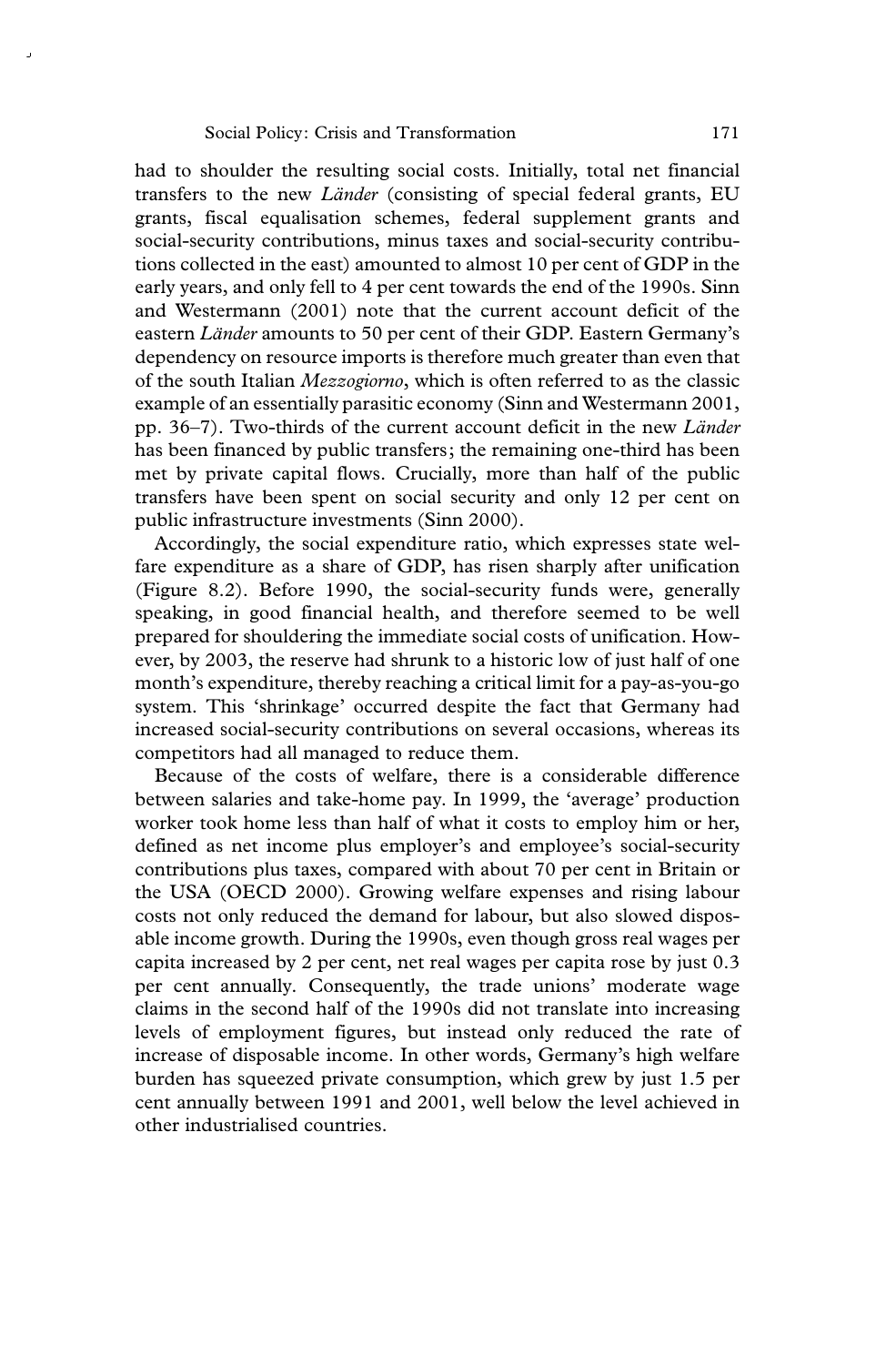

Figure 8.2. Social expenditure ratio, 1980–2002 Source: Bundesministerium für Gesundheit und Soziale Sicherung 2004; Czada 2002, p. 160.

### Agenda: the Quest for a New Welfare Consensus

Before unification, a reform of the welfare state had never seriously been on the political agenda. Although the CDU/CSU-FDP government under Chancellor Helmut Kohl was in favour of a more flexible labour market, and implemented moderate cutbacks in social-security spending (cf. Figure 8.2), only minor changes were made. Just before the fall of the Berlin Wall in November 1989, the Bundestag passed a pension reform bill to compensate for future imbalances created by West Germany's adverse demographic developments (cf. chapter 9 in this volume, p. xxx). The law was backed by a broad coalition of parties, trade unions and employers, and thus followed the traditional consensual model of welfare politics.

In fact, and in a major change in policy, the government planned to cut both taxes and social-security contributions from 1990. Despite slow GDP growth rates and still moderate unemployment figures, publicsector deficits had shrunk during the preceding decade. There had also been a sharp rise in corporate profits. In 1989, the compulsory pension funds noted that their cash reserves were at their highest since the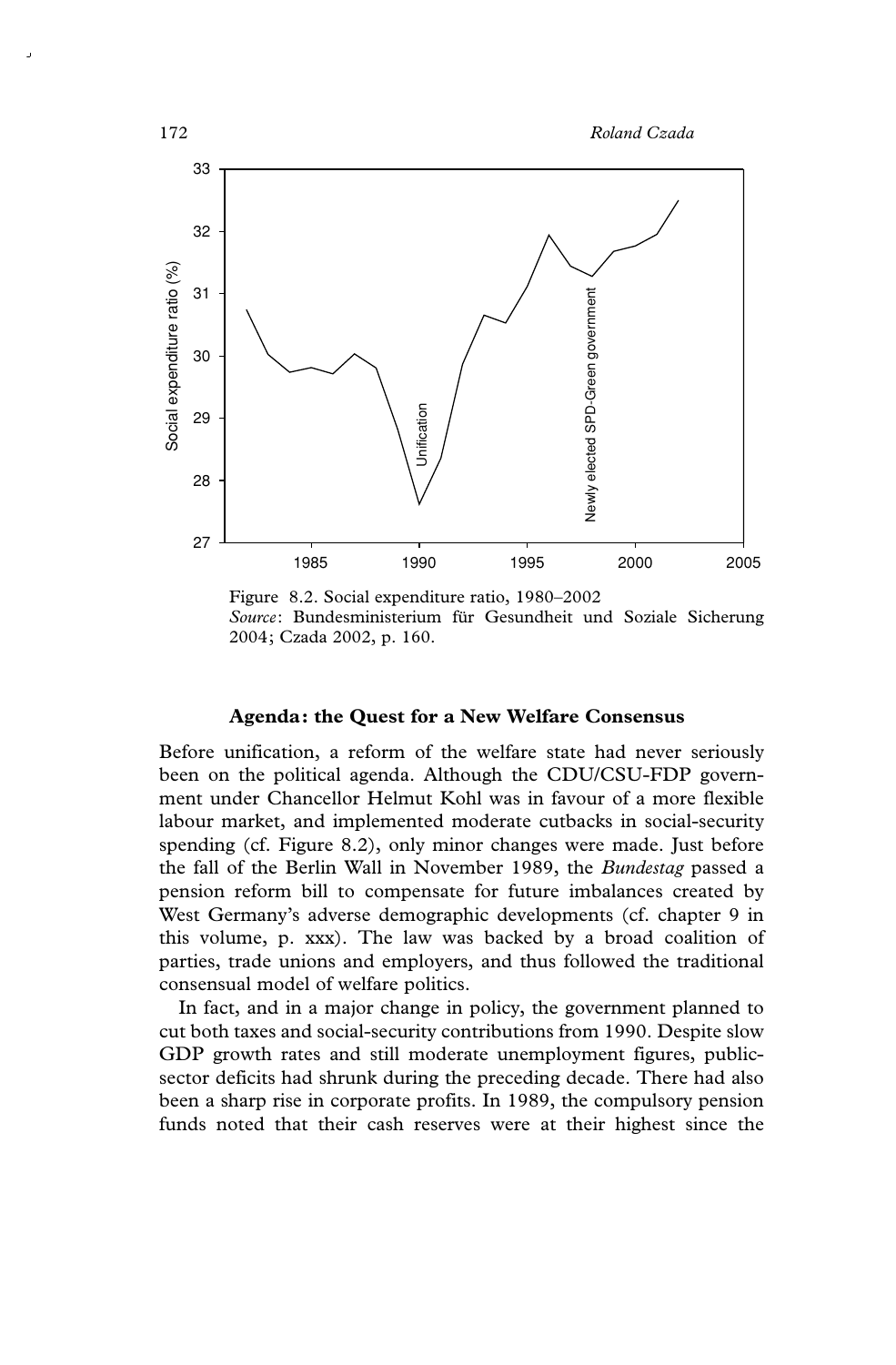introduction of the pay-as-you-go scheme. The 1989 report of the government's Council of Economic Advisers (Sachverständigenrat) – published just a few weeks before the fall of the Berlin Wall – actually encouraged trade unions to switch the emphasis in their work-related demands away from issues of quality to issues of quantity, such as wage levels. The rationale behind this was to boost private consumption by improving employees' share of the expansion in corporate profits that had developed hitherto (Sachverständigenrat zur Begutachtung der gesamtwirtschaftlichen Entwicklung 1989, p. 166). In return for a deregulation of the labour market, the unions were offered a growth and employment strategy based on lower taxes, lower social-security contributions and higher wages. In essence, the federal government pursued a corporatist strategy similar to that of the Netherlands, which eventually led to the widely praised 'Dutch Model'.

However, following unification, this strategy failed for two reasons. On the one hand, the reconstruction of the eastern German economy called for a massive increase in public spending and private investment. There was no longer any leeway for wages to increase and – even more importantly – the Bundesbank had to raise interest rates to a historic high in order to curb the inflationary pressures unleashed in the postunification boom. Moreover, Germany, once among the world's major net exporters of capital, had to redirect capital outflows to the tune of DM 200 billion ( $\epsilon$  103 billion) per year in order to finance the reconstruction effort in the east. Interest rates remained high, and, as noted in chapter 1, total public-sector debt doubled within a decade. This meant that the demand-led growth strategy of the late 1980s was no longer viable for simple economic reasons.

On the other hand, there was a political impediment to welfare-state reforms. Unification policies started from the general assumption that West Germany's structures of governance did not need to be reformed in the process of their transfer to the new *Länder* (Schäuble 1991, pp. 115–16). Based on the principle of 'institutional transfer' (Lehmbruch 1992, p. 41; see also chapter 2 of this volume, pp.  $xx-xx$ ), the whole legal and organisational system of the west had been transferred to the new Länder. Unfortunately, a number of West German institutions revealed themselves to be ill-suited to dealing with the task of transforming a socialist command economy into a capitalist market economy. In response, the federal government initiated a series of legislative amendments that were soon dubbed 'repair laws' (Reparaturgesetze). Remarkably, despite their far-reaching redistributive character, all these laws and consecutive amendments were passed with broad parliamentary majorities.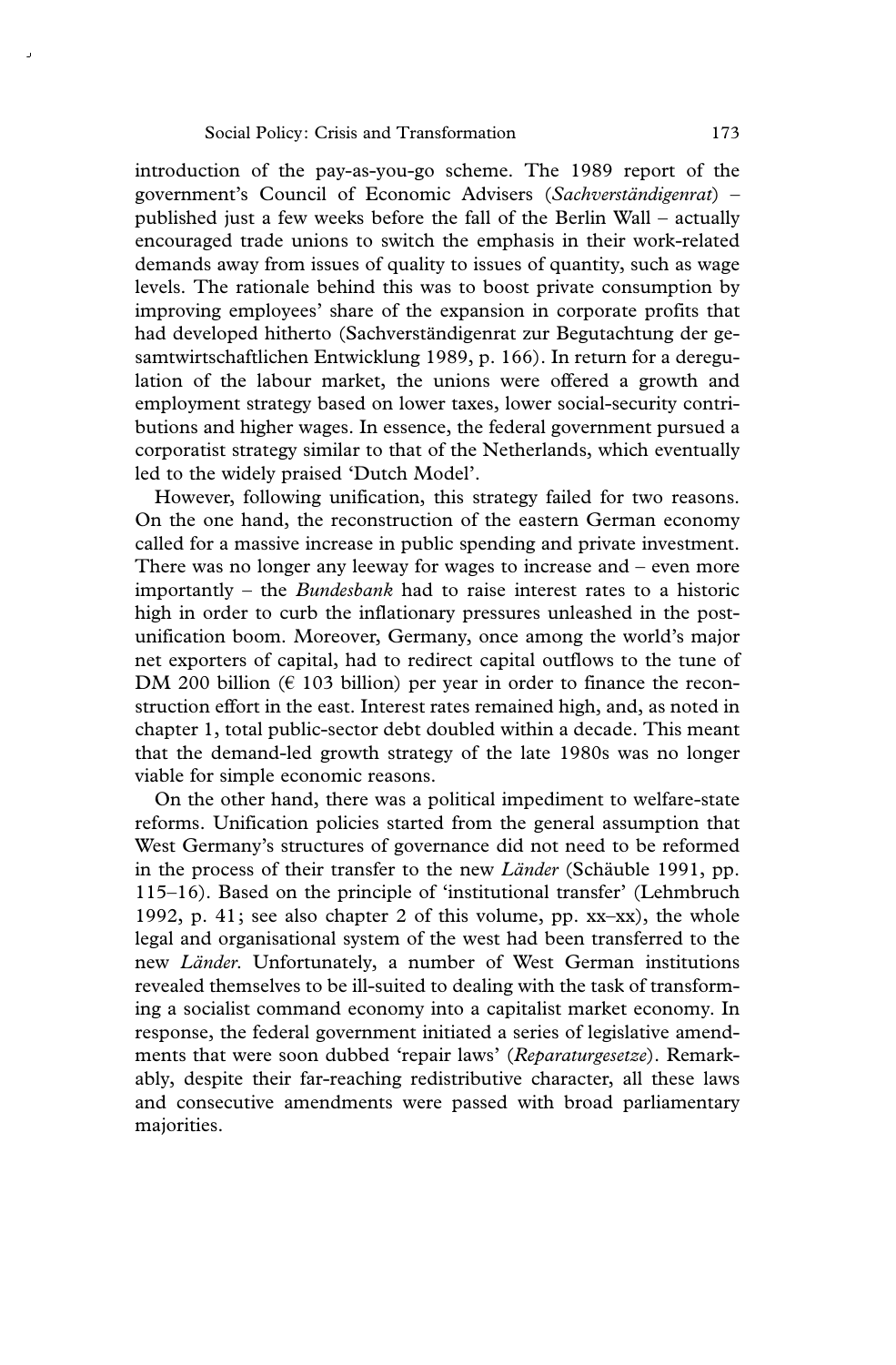Throughout the 1990s, before the political class recognised the need for a more coherent reform of the country's redistributive policies, welfare policy was characterised by more-or-less permanent agenda shifts. Before the crisis of unification, few had considered the interregional redistributive effects of social-security funds and their consequences. Yet Mackscheidt (1993) has shown that these have long had a greater impact than even the federal system's financial equalisation schemes. Whereas the latter had always been politically highly controversial, the manner in which social-security funds were channelled from prosperous regions to poorer ones was akin to a hidden agenda. Interregional redistributions had, since the mid-1970s, functioned as an informal way of supporting the restructuring of old industrial regions. Massive resource transfers to the new Länder, however, threatened to overburden this widely, if tacitly, accepted system. As a result, the top priority for fiscal and welfare policy shifted to increasing public revenues and social-security contributions, whilst simultaneously cutting benefits.

But instead of cutting taxes and social-security expenditure, the federal government delayed and, eventually, reversed its plans. Moreover, it became clear that a much more fundamental reform of the welfare state would be needed if its collapse was to be avoided in the long run. Even though the West German pension reform of the late 1980s had already made some provision for population decline after 2015, unification drastically changed this forecast. As a result of high rates of unemployment and early retirement in the east, a stagnating portion of economically active persons had to pay for a rapidly growing number of pensioners at a much earlier stage than had originally been predicted.

From the mid-1990s onwards, therefore, the federal government tried to forge alliances within the party system and with trade unions, business groups and employers' associations in favour of far-reaching welfarestate and labour-market reforms, most of which, as will be discussed below, met with failure. It was not until the new millennium that all the main political parties, as well as the trade unions and employers' associations, agreed that high labour costs (in terms of taxes and socialinsurance contributions) had been hampering employment and economic growth. Consequently, welfare-state reforms have now become a top political priority not only for the federal government, but also for employers' and business associations and the unions. On 14 March 2003, Chancellor Schröder announced his 'Agenda 2010' package of comprehensive social-policy reforms, designed to solve the long-term problems of the German welfare state.

In light of the decline in individual welfare entitlements and social expenditure ratios prior to 1990, one could be forgiven for assuming that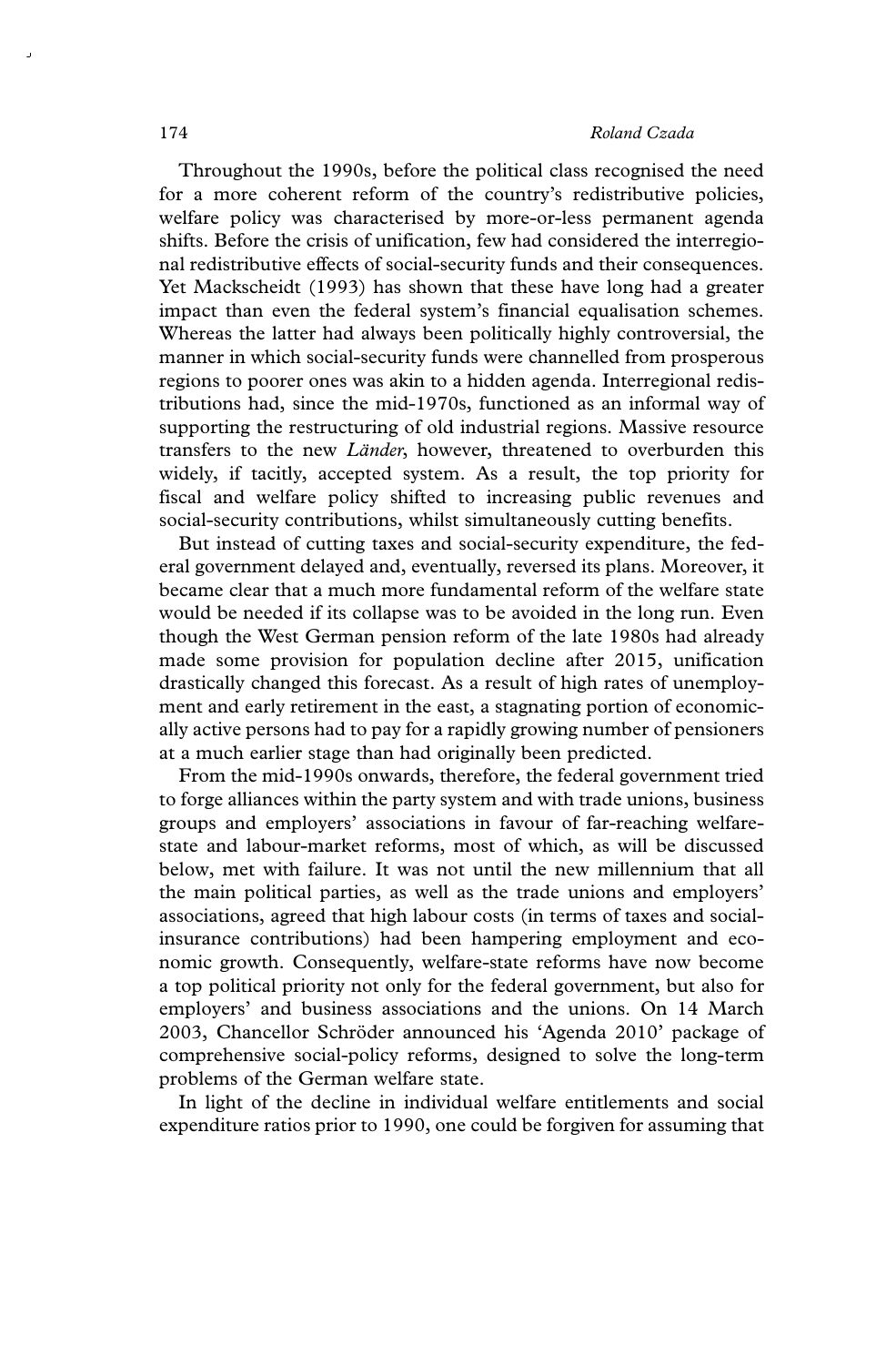retrenchment policies framed a hidden agenda for welfare policies ever since the mid-1970s, and that it was only the unification crisis after 1992 which stretched the system to breaking point. In fact, as Seeleib-Kaiser notes in a lucid analysis (2002), the post-unification changes must be seen in the context of this long-term development, the cumulated effect of which has been a retreat from the public guarantee of living standards. This principle of Lebensstandardsicherung had been 'the major achievement and *leitmotiv* of post-war policy ever since the historic 1957 pension reform' (Seeleib-Kaiser 2002, pp. 31–2). At the same time, family support programmes have expanded considerably, including increased child allowances and tax credits for families, a rising number of childcare facilities (albeit from a very low level in the west) and other entitlements such as parental leave.

# Process: Decline of Party Accommodation and Corporatist Concertation

In the West German polity, policy-making proved to be slow and incremental due to high consensus thresholds based on the legislative veto of the Bundesrat and macro-corporatist concertation (Katzenstein 1987; Lehmbruch et al. 1988). In addition, ever since the foundation of the Federal Republic, social policies have been characterised by numerous bipartite (union, employers), tripartite (state, unions, employers) and multipartite (insurance schemes, service providers, expert councils, professional associations) sectoral bodies. In this system, major changes could effectively only be undertaken in the context of a grand coalition (Katzenstein 1987; Lehmbruch 2000). However, as this section shows, the policy-making process in the areas of employment, health and pensions during the past decade reveals a rapid decline in party accommodation and corporatist concertation.

# Employment Policies

Notwithstanding some successive minor changes to labour-market legislation (Arbeitsmarktförderungsgesetz, AFG), the general direction of employment policies remained stable throughout the 1980s. However, in 1993, the AFG was amended to allow contributions to the unemployment insurance fund to be channelled into huge work-creation schemes (Arbeitsbeschaffungsmaßnahmen) in the east. As a result, the level of contributions to the unemployment insurance fund had to be raised several times during the 1990s; simultaneously, the corporatist Federal Labour Office (BA), which administered the funds and the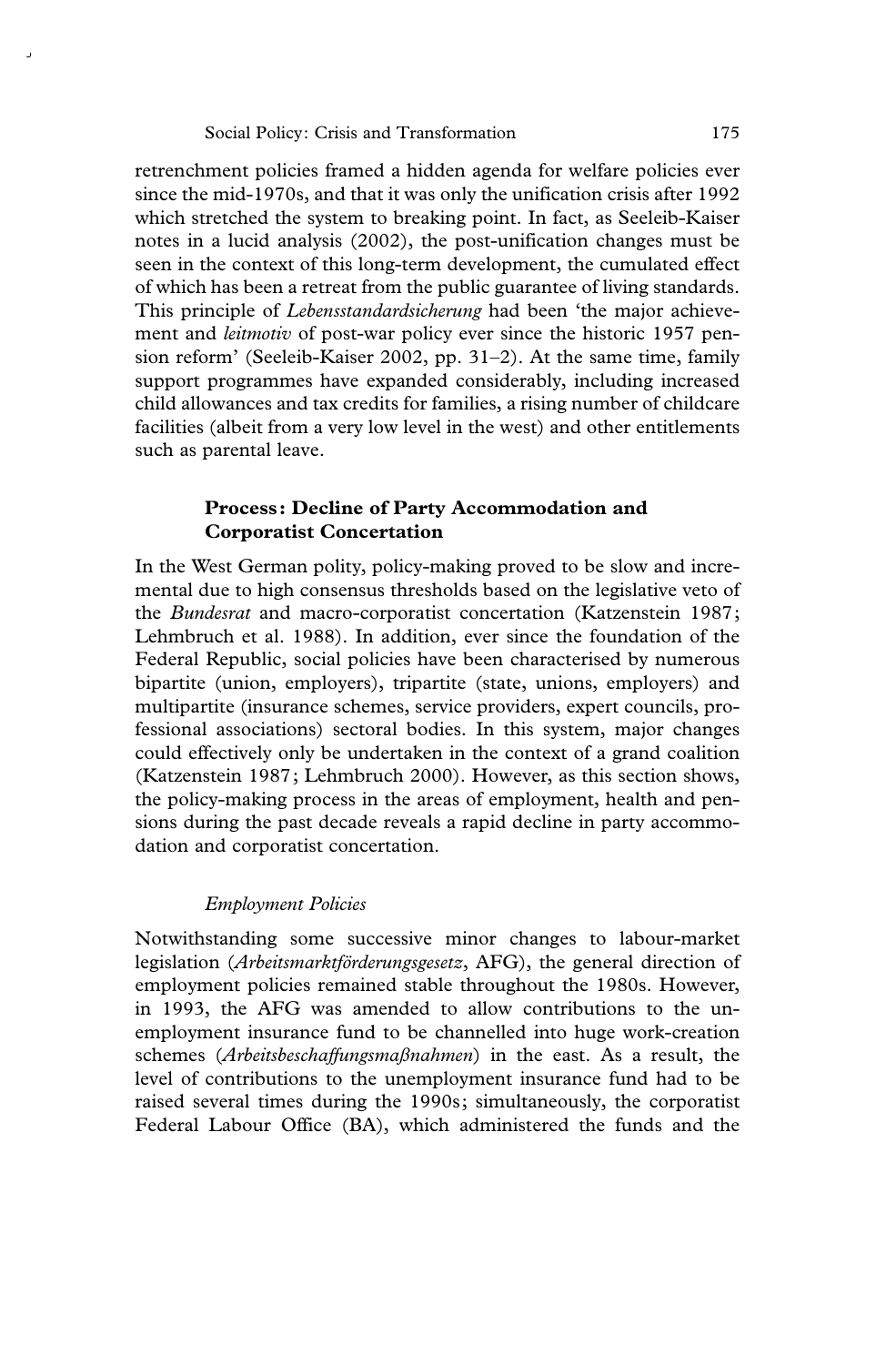work-creation schemes, was able to increase its power considerably in the field of labour-market policies. In 2002, however, a scandal surrounding rigged employment statistics prompted a full-scale reorganisation of the BA, and the Federal Employment Agency which emerged from its ruins is based on a managerial approach which includes much lower levels of corporatism and bureaucracy (cf. chapter 5 in this volume).

During the sixteen years of the Kohl era, 'labour-market reforms remained a process of incremental coping mostly with imminent financial problems' (Schmid and Blancke 2003, p. 217). It was not until 1998 that the newly elected SPD-Green government tried to introduce a more comprehensive reform programme. To this end, it initially followed the traditional macro-corporatist concertation approach, via the 'Alliance for Jobs, Vocational Training, and Competitiveness' (Bündnis für Arbeit, Ausbildung und Wettbewerbsfähigkeit) – a permanent tripartite body composed of the government, employers' and business associations, and trade unions. However, as chapter 7 in this volume has shown, the Alliance was largely a failure (cf. also chapter 6). In addition to some irreconcilable differences between the employers and unions, the resolution of which was not helped by the attempt to deal with very different policy issues within just one, top-level forum, the federal government had unexpectedly lost its Bundesrat majority soon after the Alliance for Jobs had been established. Thus the Alliance suffered not only from a broad policy brief which was simply incompatible with an institutionally segmented polity (Lehmbruch 2000, p. 98), but also from inadequate capacity of the federal government to act as a third-party guarantor of corporatist agreements (Czada 2003).

Shortly before the final failure of the Alliance for Jobs, the government appointed a new circle of leading unionists and employers to examine proposals on a more specific topic. Under the chairmanship of Peter Hartz, director of personnel at Volkswagen and a long-standing member of IG Metall, the so-called 'Commission on Modern Services in the Labour Market' (or, more popularly, the Hartz Commission) was set up in 2002 to develop proposals for a new employment exchange service and for employment programmes geared towards competition and entrepreneurship. To this end, the Hartz Commission made thirteen separate proposals (Hartz et al. 2002). Among the most important was the so-called Personal Service Agency, which has now been introduced in all of Germany's 181 unemployment offices (Arbeitsämter). Under the proposal, unemployment offices or private temporary job agencies will employ anyone unable to find new work within six months, with the aim of neutralising the traditionally high levels of protection against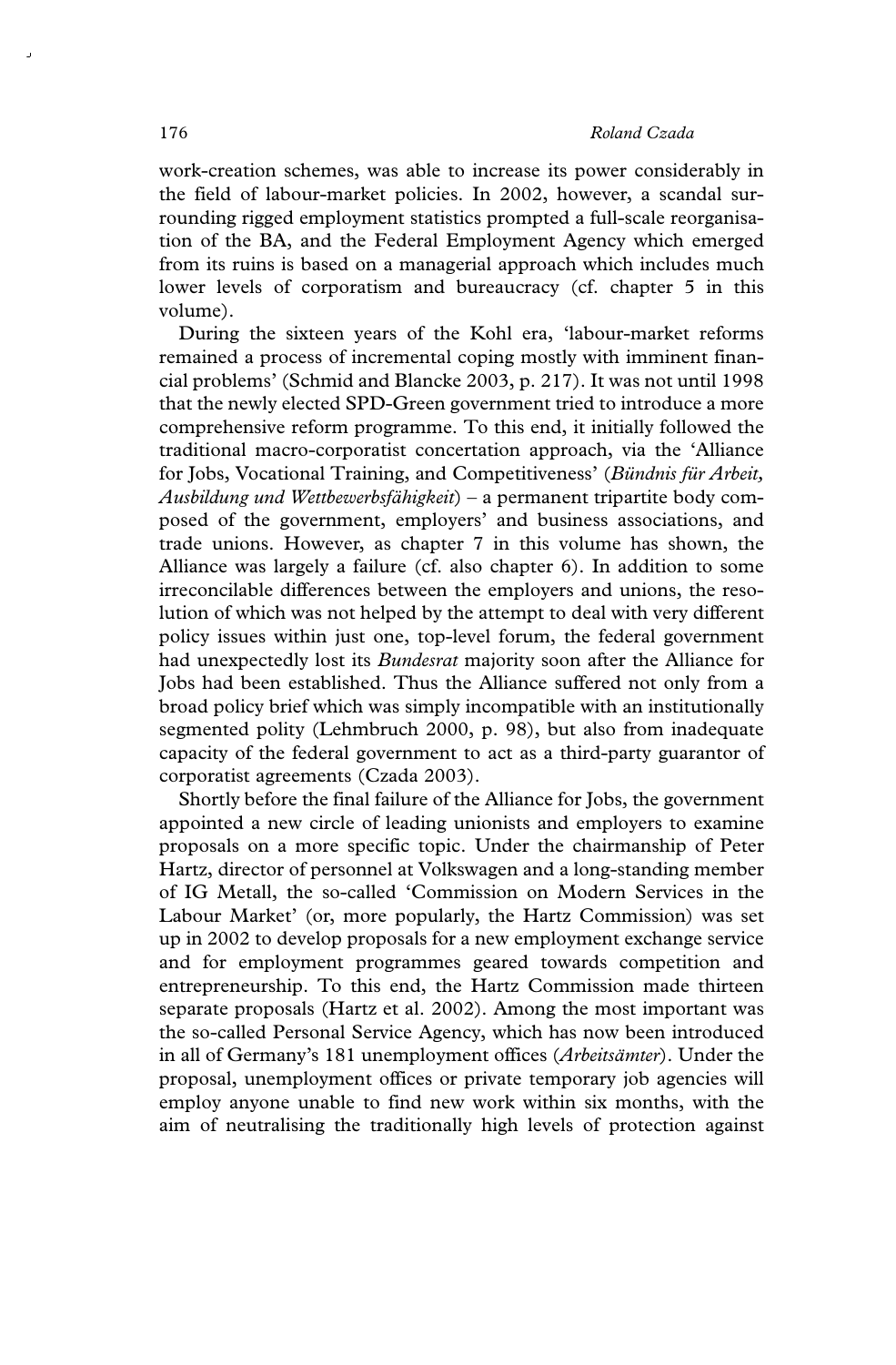dismissal. In addition, the commission proposed the merger of unemployment and local authorities' social welfare offices (Sozialämter) into so-called 'job centres', including the combination of long-term unemployment assistance and general income-support payments (Sozialhilfe). The latter has become the most controversial element of the Agenda 2010 reform package and was finally passed in the Bundesrat only on 9 July 2004 (cf. chapter 4 in this volume, p. xxx).

An additional proposal by the Hartz Commission aimed to facilitate self-employment, by means of the so-called ' $Ich AG$ ', which sees a fixed tax rate of between 10 and 15 per cent levied on those self-employed persons with an annual income of between  $\epsilon$  15,000 and  $\epsilon$  20,000. Many of the proposals contained in the commission's report came from reform-oriented trade unionists. Walter Riester, a former deputy leader of IG Metall and Federal Labour Minister from 1998 to 2002, established the commission and appointed Hartz, a former colleague from his union days, as its head. The largest German trade union, Ver.di, was also represented while commission members from industry included representatives from Daimler-Chrysler, BASF, Deutsche Bank and the consultancy firms Roland Berger and McKinsey. Other members of the commission were Peter Gasse, regional head of IG Metall in North Rhine-Westphalia, and his predecessor Harald Schartau, who went on to become minister for labour in that state.

What is striking is the way in which corporatist negotiations at the peak level of labour-market associations and the state were replaced by a newly established policy network based on SPD-affiliation, reformist orientation, personal reputation, experience and expertise. Simultaneously, the focus on a rather more closely defined set of problems replaced the broad scope of issues which had characterised the corporatist emphasis of the Alliance for Jobs. In any case, the SPD-Green government has stuck to an open style of consensus mobilisation focused on 'friendly' experts who are loosely associated with the incumbent parties. By contrast, Chancellor Kohl used his personal networks as well as 'fire-side' talks with high-ranking business and union representatives. Initially, Chancellor Schröder seemed to favour a similar style, but following the breakdown of the Alliance for Jobs and the defection of the business elite to support his challenger Edmund Stoiber (CSU) in the run-up to the 2002 federal election, Schröder has refocused his attention on experts from within the SPD or academia.

In terms of results, the new approach of 'government by commission' has had a limited impact. In addition to the reduction of unemployment benefit (Arbeitslosengeld), which is funded from insurance contributions, unemployment assistance for the long-term unemployed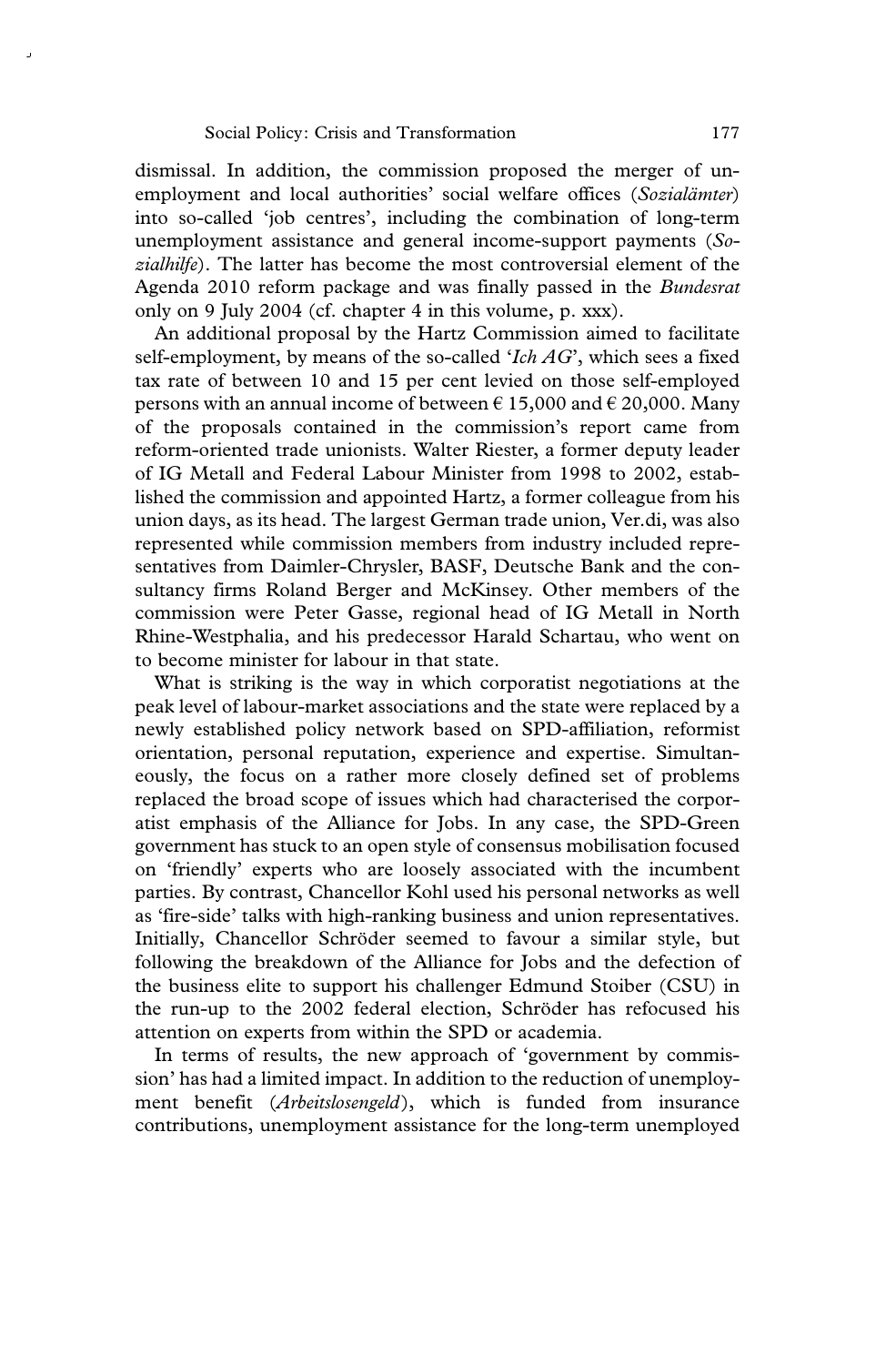(Arbeitslosenhilfe) and general income-support payments (Sozialhilfe) were merged with effect from 2005. As these two schemes had been run separately by the Federal Labour Office and local authorities, a new interface between labour-market institutions and municipal povertyrelief programmes seems to be emerging. However, this will probably necessitate further reforms, not least a comprehensive reform of municipal finances and the complex federal system (cf. chapter 4 in this volume). Even though the relevant commissions have been set up, it was not clear in summer 2004 whether they would result in anything other than incremental change.

### Pension Politics

Pension issues have often served as a test case for consensus-building capacities across party lines and on both sides of the corporatist divide. In West Germany, party concordance and corporatist agreements prevailed throughout the post-war era. However, as noted above, the recurring financial crises caused by a decline in the number of contributors and a disproportionately growing number of recipients in eastern Germany meant that pension politics became highly controversial after the mid-1990s. Table 8.2 clearly illustrates the impact of unification, as a result of which huge surpluses in the west will have to compensate for huge deficits in the new eastern states until well beyond 2016. In 2003, an estimated  $\epsilon$  13 billion deficit in the east contrasts with a surplus of  $\epsilon$  14 billion in the west. These reserves in the west would have sufficed to stabilise the pension contributions of wage earners well below the current level of 20 per cent of gross income in 2004. Apart from unificationrelated problems, demographic changes call for major modifications of the old established Bismarckian model. Starting with the 1992 reform, subsequent pension law amendments of 1997, 1998, 1999, 2001 and 2003 have cut future pension claims considerably, thereby paving the way for a new system of compulsory insurance combined with private retirement provisions.

The pension reform of 1989, which came into effect in 1992, was backed by a broad coalition of parties, unions and employers, and, thus, followed the established consensual model. Initiated before the fall of the Berlin Wall, the reform was intended to correct future imbalances caused by demographic changes in West Germany. Most importantly, from 1993 onwards, pensions were to be adjusted in line with increases in annual net income and not, as had been the case previously, with increases in earnings. This measure was to prevent pensions in the future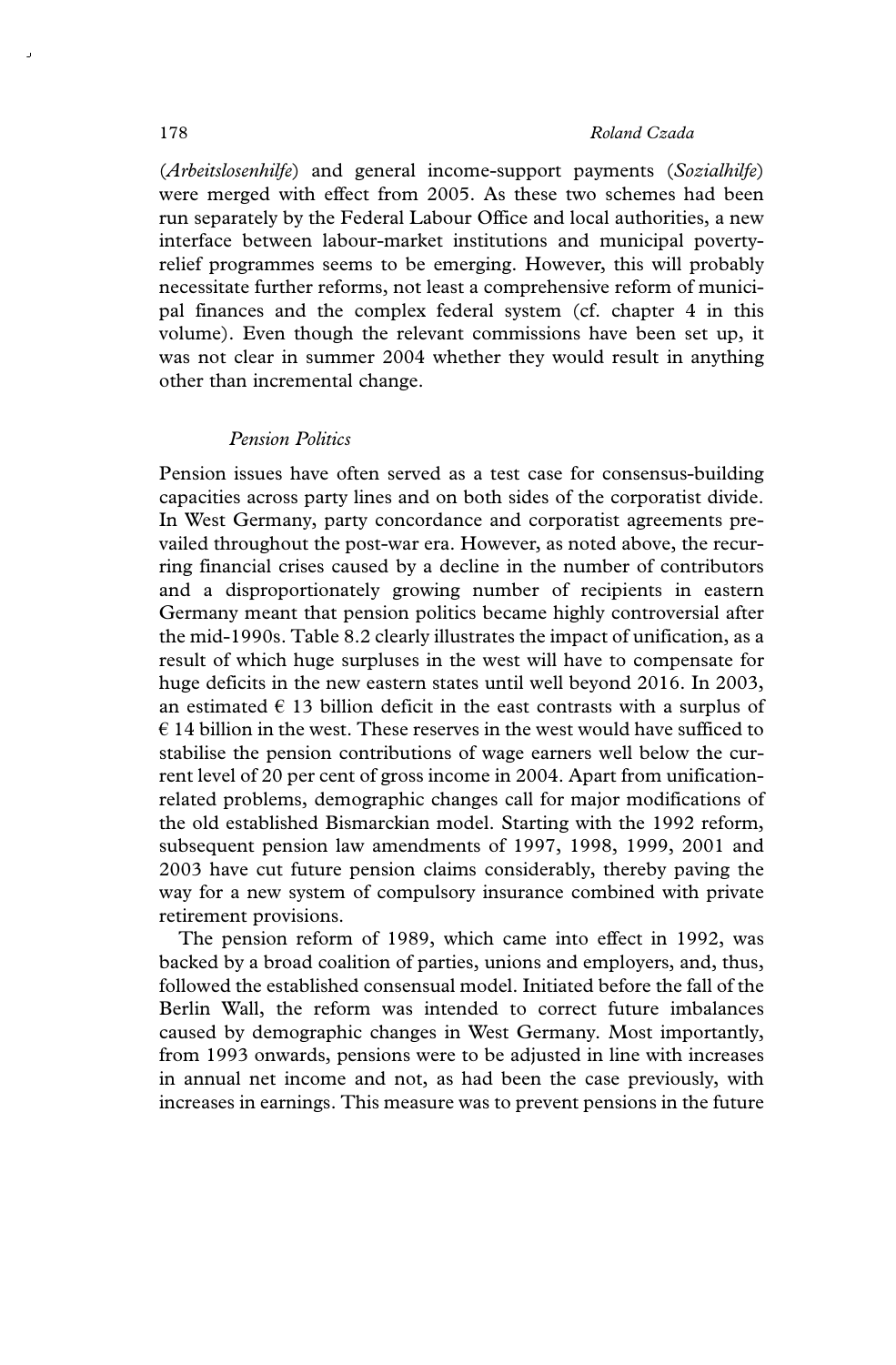|      | Net balance (revenues minus expenses) |                |             |  |  |  |  |
|------|---------------------------------------|----------------|-------------|--|--|--|--|
| Year | Western Länder                        | Eastern Länder | All Germany |  |  |  |  |
| 1999 | 9.3                                   | $-4.4$         | 4.9         |  |  |  |  |
| 2000 | 6.5                                   | $-5.9$         | 0.6         |  |  |  |  |
| 2001 | 6.5                                   | $-6.5$         | 0.0         |  |  |  |  |
| 2002 | 9.7                                   | $-13.4$        | $-3.8$      |  |  |  |  |
| 2003 | 14.5                                  | $-13.2$        | 1.3         |  |  |  |  |
| 2004 | 15.4                                  | $-13.6$        | 1.8         |  |  |  |  |
| 2005 | 15.2                                  | $-14.0$        | 1.3         |  |  |  |  |
| 2006 | 15.1                                  | $-14.2$        | 0.9         |  |  |  |  |
| 2007 | 15.1                                  | $-14.2$        | 0.9         |  |  |  |  |
| 2008 | 15.6                                  | $-14.5$        | 1.1         |  |  |  |  |
| 2009 | 16.0                                  | $-14.9$        | 1.0         |  |  |  |  |
| 2010 | 16.7                                  | $-15.3$        | 1.4         |  |  |  |  |
| 2011 | 16.6                                  | $-16.0$        | 0.6         |  |  |  |  |
| 2012 | 15.8                                  | $-16.7$        | $-0.9$      |  |  |  |  |
| 2013 | 17.4                                  | $-17.1$        | 0.3         |  |  |  |  |
| 2014 | 18.8                                  | $-17.7$        | 1.1         |  |  |  |  |
| 2015 | 19.4                                  | $-18.4$        | 1.0         |  |  |  |  |
| 2016 | 20.9                                  | $-19.1$        | 1.8         |  |  |  |  |

Table 8.2. Net balances of the compulsory pension fund financed equally by employees and employers, 1999–2016 ( $\in$  billion)<sup>a</sup>

Note: "2002-16 forecast.

Source: Bundestagsdrucksache 15/110, pp. 62, 111–12.

from exceeding 70 per cent of the average net income of active wage earners (the net replacement rate).

However, the combined effects of unification, mass unemployment and early retirement meant that further reforms soon became necessary,<sup>1</sup> and in June 1996, a Commission on the Further Development of the Pension System was established. Following its recommendations, the CDU/CSU-FDP government legislated for a further gradual reduction in the net replacement rate for standard pensions from 70 to 64 per cent between 1999 and 2030. This time, the SPD opposition, backed by the

<sup>&</sup>lt;sup>1</sup> With an additional 800,000 persons taking early retirement, pension funds have had to pay out an extra DM 20 billion ( $\epsilon$  10.3 billion) since 1992. The pension payments for 4 million pensioners in the new Länder amounted to DM 75 billion ( $\epsilon$  38.5 billion) between 1992 and 1997. Therefore, additional costs of DM 37 billion ( $\epsilon$  19 billion) per annum, which had not been anticipated in the preceding reform, have had to be borne by wage earners, pensioners and the state.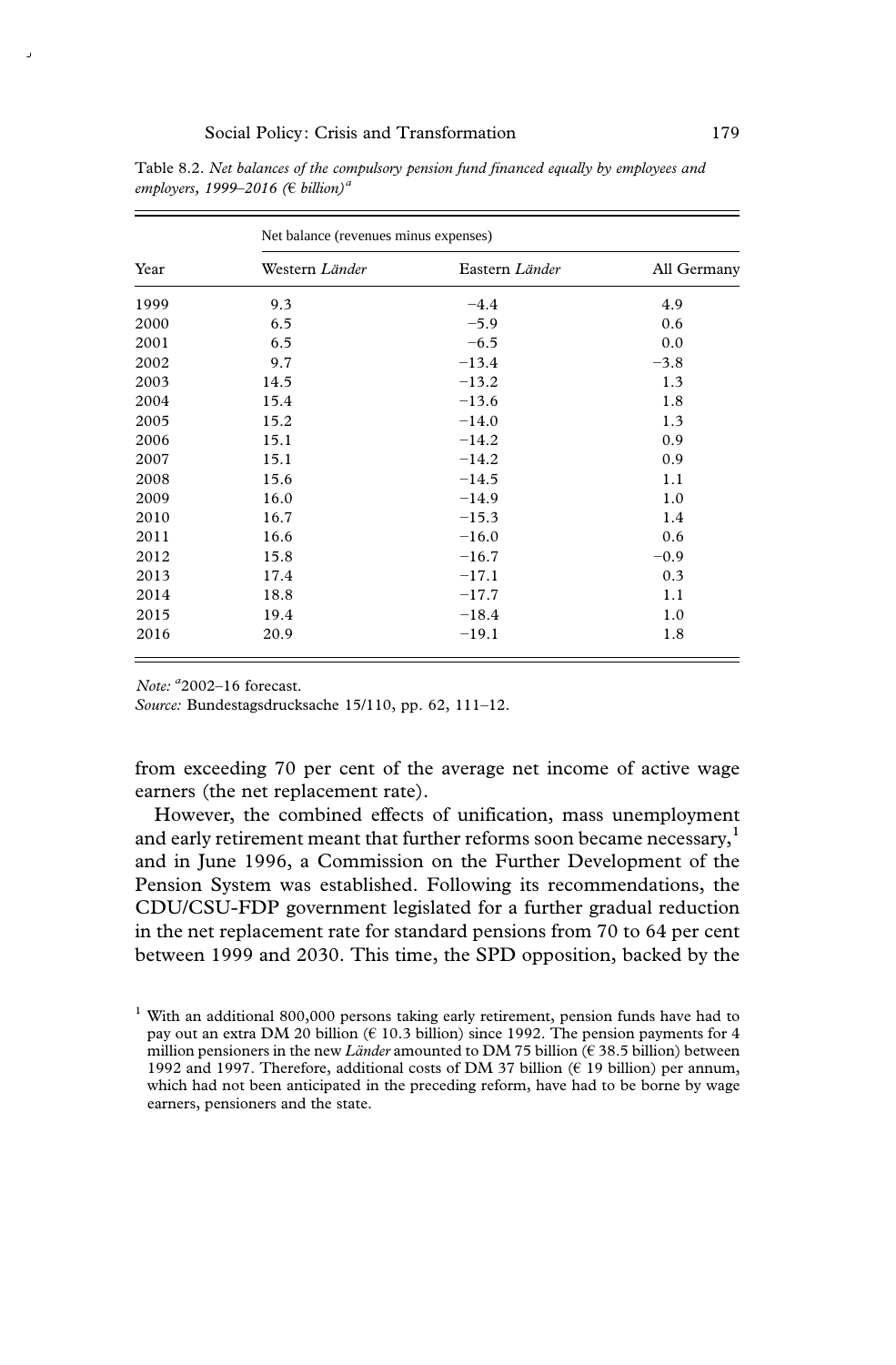unions, put up fierce resistance – not least because of the federal elections that were just ten months away at the time of the bill's passage through parliament. On 11 December 1997, the first piece of pensions legislation since the foundation of the Federal Republic not to be agreed by a broad cross-party majority passed the Bundestag. After its election victory in 1998, one of the first acts of the SPD-Green government was to suspend the 1997 pension reform. Here was another novelty in postwar welfare politics which casts doubt on whether Katzenstein's portrait of 'policy stability even after changes of government' is still valid (1987, pp. 4, 35).

The politics surrounding pension reform in 1997 and 1998 only foreshadowed future party dissent and programmatic volatility. Indeed, the 'Jekyll and Hyde' years in the politics of pensions were still to come: in 1999, fiscal problems forced the SPD-led government to revert to the austerity measures of its conservative predecessors. Reneging on its election promises, the SPD planned to replace the wage indexation of pensions by price indexation for a certain period to lower the replacement ratio from 70 to between 67 and 68 per cent. In 2000, the government published yet another reform proposal, which not only exceeded the planned cuts of the previous CDU/CSU government, but was also likely to change the system's basic operating principles. Apart from a radical reduction in benefit levels, it introduced a private statutory pension scheme that would in the long run have gradually transformed the corporatist Bismarckian pay-as-you-go system into a fully capital-based pension. The so-called Riester-Rente, or Riester pension, named after the then Federal Minister for Labour and Social Affairs, Walter Riester, met with a barrage of criticism from the CDU/CSU and the trade unions. Again, the unions' wholehearted support for a CDU/ CSU position in a highly controversial area of welfare policy was quite a novel experience. The unions were particularly opposed to the fact that the shift towards a private mandatory pension fund signalled a departure from the traditional joint financing of pensions by employees and employers. The CDU/CSU opposition initially even rejected those parts of the government bill which were in line with their own former plans and pre-election statements. As a consequence, the SPD-Green government had to trim the reform package so that it was no longer subject to Bundesrat approval. What is more, the SPD was forced into making substantial concessions to its own left-wingers just in order to secure the government's Bundestag majority.

The pension reform in 2000 and 2001 was, therefore, an example of semisovereignty without consensus, which made the parties in government vulnerable to all kinds of pressure from within their own ranks.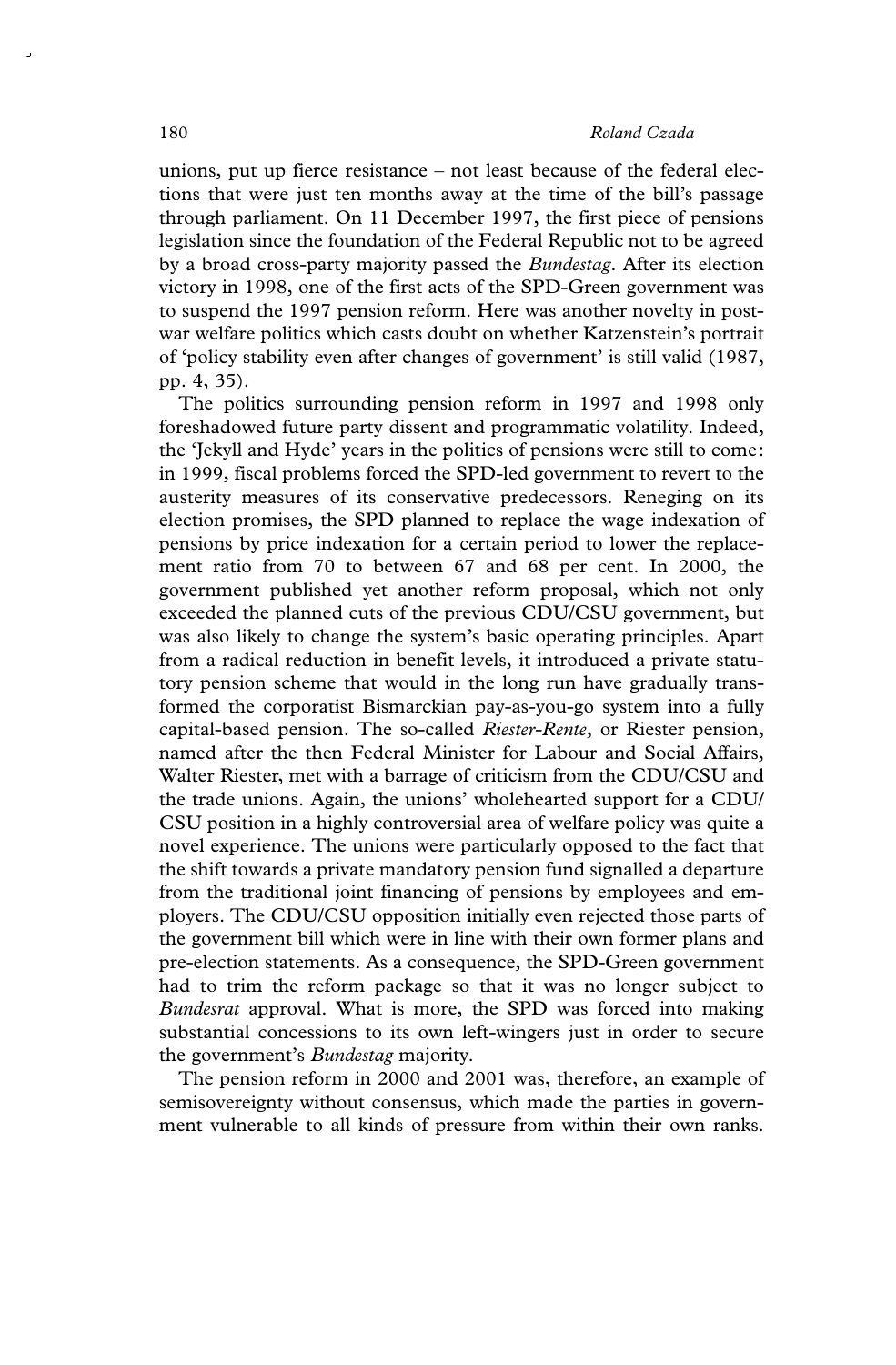Nonetheless, the reform initiated a mixed pension system, composed of a reformed pay-as-you-go compulsory pension scheme and a new private, but non-mandatory, pension. The private component gives employees the option of contributing up to 4 per cent of their earnings by 2008 into company or other private schemes. Employees can invest in a range of schemes offered by private insurers, including private-pension insurance organisations, investment funds, life insurance funds, and savings banks. All private pensions must meet certain criteria before employees are eligible for state subsidies and tax exemptions, and – contrary to the Bismarckian tradition – all benefits will be taxable. The incentives and subsidies for making contributions to private accounts are targeted at lower-income individuals and families. Pension credits earned during a marriage can be shared equally by both spouses through a new pension-splitting option. The government also introduced reforms to improve old-age security for women, including compensation for reduced earnings during child-raising years, and granting pension credits to mothers who could not pursue part-time employment.

Despite its departure from the established model, the 2000 pension reform was still ultimately incremental in its impact and failed to address the long-term financial problems caused by demographic change. In November 2002, a new Commission for Sustainability in the Financing of the Social Security System under Professor Bert Rürup (the so-called Rürup Commission) was set up in order to address yet again the longterm financial aspects of the pensions and health-care crisis. Its recommendations included a gradual increase in the retirement age between 2011 and 2035 from the current level of sixty-five to sixty-seven, penalties for early retirement and a reduction in the annual increases in pension payments. A majority of the twenty-six commission members, consisting of experts who were generally close to the SPD-Green government, backed the final report's recommendations to safeguard intergenerational justice and limit future pressures on the social-insurance systems. Only commission members affiliated to the trade unions opposed the proposals.

In August 2003, the Rürup Commission calculated that the combined effect of the 1989 and 1992 reforms was already to reduce the real value of pensions by 30 per cent in 2030. On top of that, the Riester reform of 2000 imposed a further cut of 7 per cent, while an increase in the general retirement age will mean another 3 per cent reduction. In other words, from the viewpoint of 2003, the average pension benefits in 2030 will be 40 per cent lower than they would have been under the pre-1989 rules (Berliner Zeitung, 9 August 2003). This means that supplementary private pension provision has become indispensable for anyone below the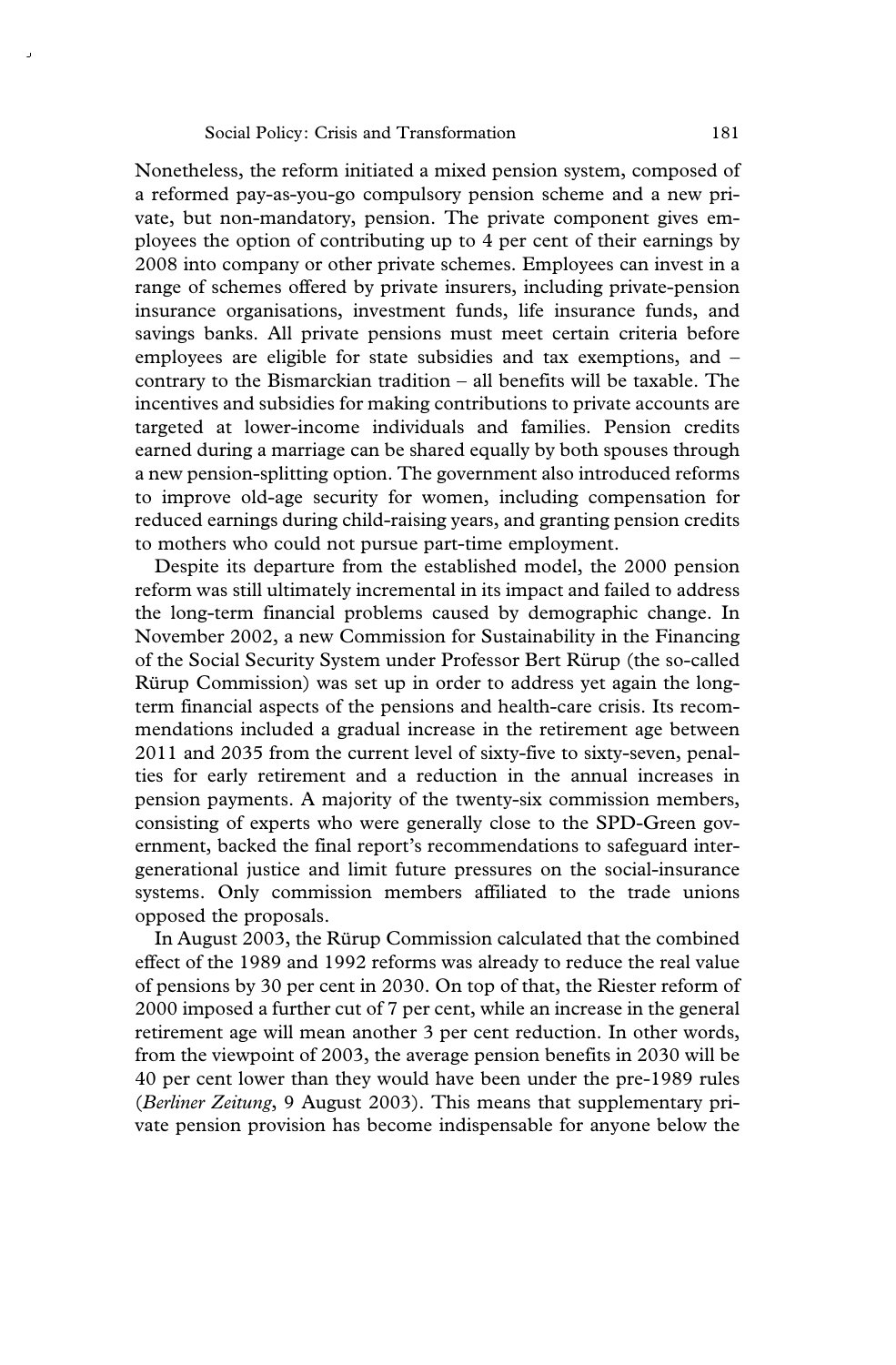age of fifty. The reduction in benefits combined with an increase in funding from general taxation has also meant that the premiums for the compulsory pension insurance could be cut from 20.3 per cent of gross income in 1999 to 19.5 per cent in 2003. This saving, along with state bonuses, is meant to be invested into private or company pension plans. In summary, the era of the all-embracing, Bismarckian workrelated compulsory insurance schemes aimed at status security is over. So far, however, the public has not yet shown a great awareness of this new mix of compulsory and private provisions, since this will only fully affect those generations of pensioners who are still to come.

#### Health Care

The German health-care sector still constitutes a classic example of semisovereignty. Because federal and state governments share legislative authority, the Bundesrat has been involved in all fields of general health legislation. In addition, a large number of other actors dominate the field, such as various organisations of insurers, service providers (doctors and hospitals), pharmaceutical producers, consumers and their respective peak associations (cf. Döhler and Manow 1967). The process of formulating health policy has always been guided by networks of experts, many of them linked to the main peak associations. A host of advisory bodies, commissions and consultative meetings are part of the decision-making process. As a result, the incremental 'muddling through' approach which has befallen most health-care reforms can be traced to an early stage in the policy cycle, and not usually to the constitutional vetoes embedded in the federal structure. In fact, most health-care legislation during the past decades did not implement any restructuring of the institutional relationship between health insurers, providers and the insured. Modest copayments for medications, dental treatment, hospitalisation and other items were introduced in 1982. These payments were further increased by the Health Care Reform Act of 1989 and again by the Health Care Structural Reform Act passed in 1992. The latter introduced new regulatory instruments, which included the reorganisation of the governance of health insurers and a cap on medication costs and prospective hospital payments. In addition, it proposed measures to overcome the separation between out-patient medical care and hospital care that prevailed in the old Federal Republic, and it introduced a free choice of health funds for the insured (Blanke and Perschke-Hartmann 1994).

Politically, the law rested on the famous 1992 Lahnstein compromise between the CDU/CSU and the SPD. This excluded the liberal FDP, even though the latter was in government with the CDU/CSU. The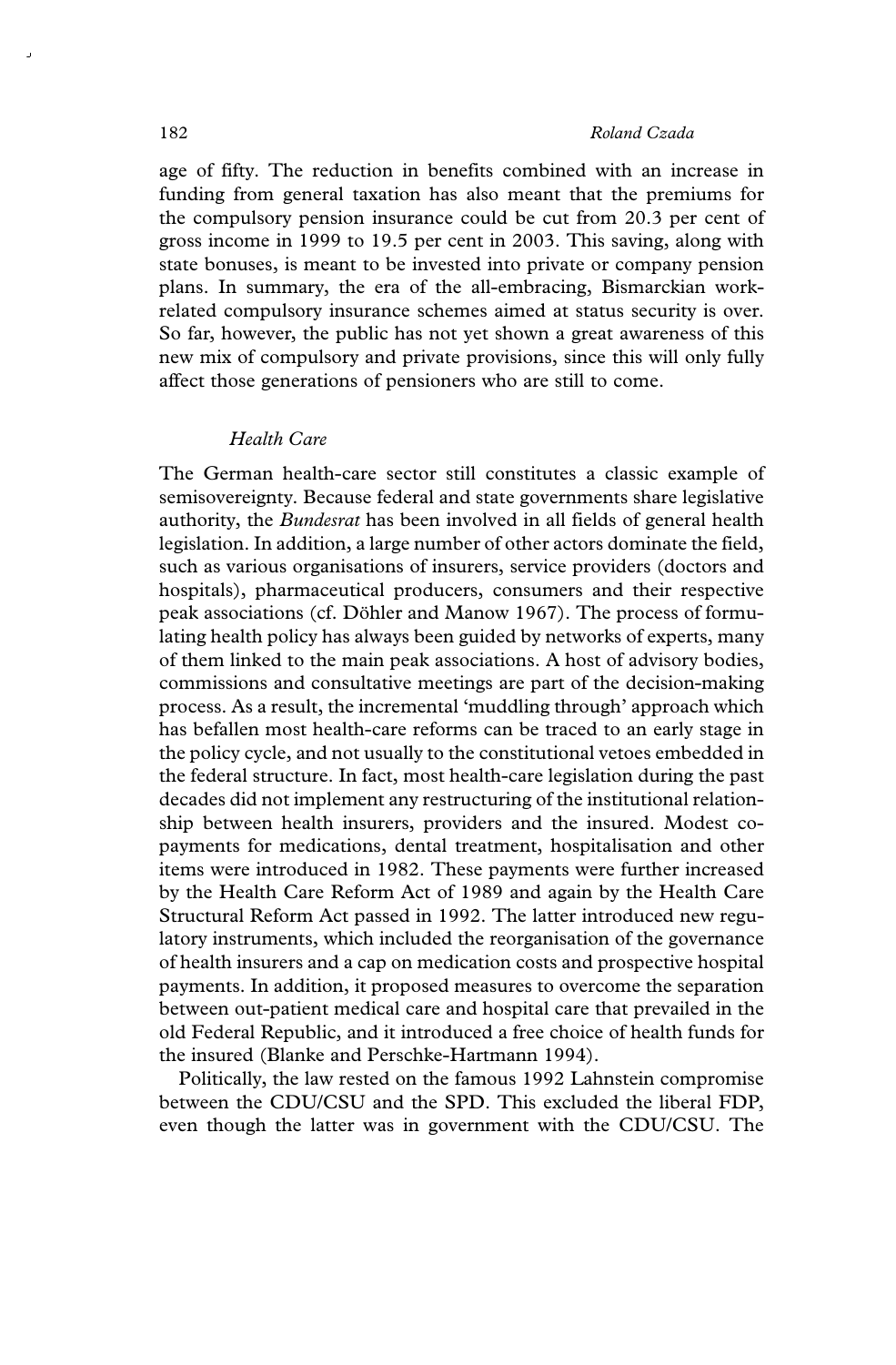reform was a partially successful attempt to reduce the institutionalised power of the medical profession and the pharmaceutical industry, both of which have traditionally been protected by the FDP. The Lahnstein compromise was part of a stream of informal consensual policy-making that was characteristic of the immediate post-unification period (Manow 1996). However, this was followed by a period of intensified party conflict, conceptual volatility and political stalemate.

Most of the reforms passed between the mid-1980s and 2000 attempted to redistribute the increasing cost burdens between the various stakeholders. There was no intention, as in old-age pension policies, to alter the balance between public and private insurance schemes. Though the health sector is characterised by fierce competition between hospitals, doctors and pharmaceutical companies, and though a number of new competitive elements have been introduced, a health-care market based on privately financed products and services has never developed. Moral hazard, information asymmetries and cherry-picking became even worse after the strict corporatist order had been loosened, and once the insured were able to exercise some degree of freedom in their choice of insurance fund.

Most stakeholders agree that the severe inefficiencies in the healthcare system are caused by fragmentation, duplication and overlap, and accordingly, recent health-care reform acts have tried to integrate the different levels and sectors of care. For instance, free contracts between insurance providers and rehabilitation clinics have been allowed and even encouraged in order to overcome the division between funding agencies and care providers. The health-care system still rests on the basic assumption that everybody should be entitled to receive all the necessary services, and that the doctors should decide what is necessary for their specific patients. It is only recently that the issue of prioritisation has arisen. The long-established 'Federal Committee of Panel Doctors and Sickness Funds' is now expected to provide authoritative definitions for measures of quality assurance, as well as developing criteria for whether certain diagnostic and therapeutic services are appropriate. However, its attempts to impose a ceiling on expenditure for drugs and medication fell foul of European cartel laws, and were declared unlawful following a case brought by Germany's powerful pharmaceutical industry. In 2003, plans to establish a National Centre for Medical Quality again met with fierce resistance from physicians and the pharmaceutical industry, who decried the proposals as leading straight back to GDR socialism.

Traditionally, quality assurance issues have been in the domain of individual physicians and organisations and recent debates on such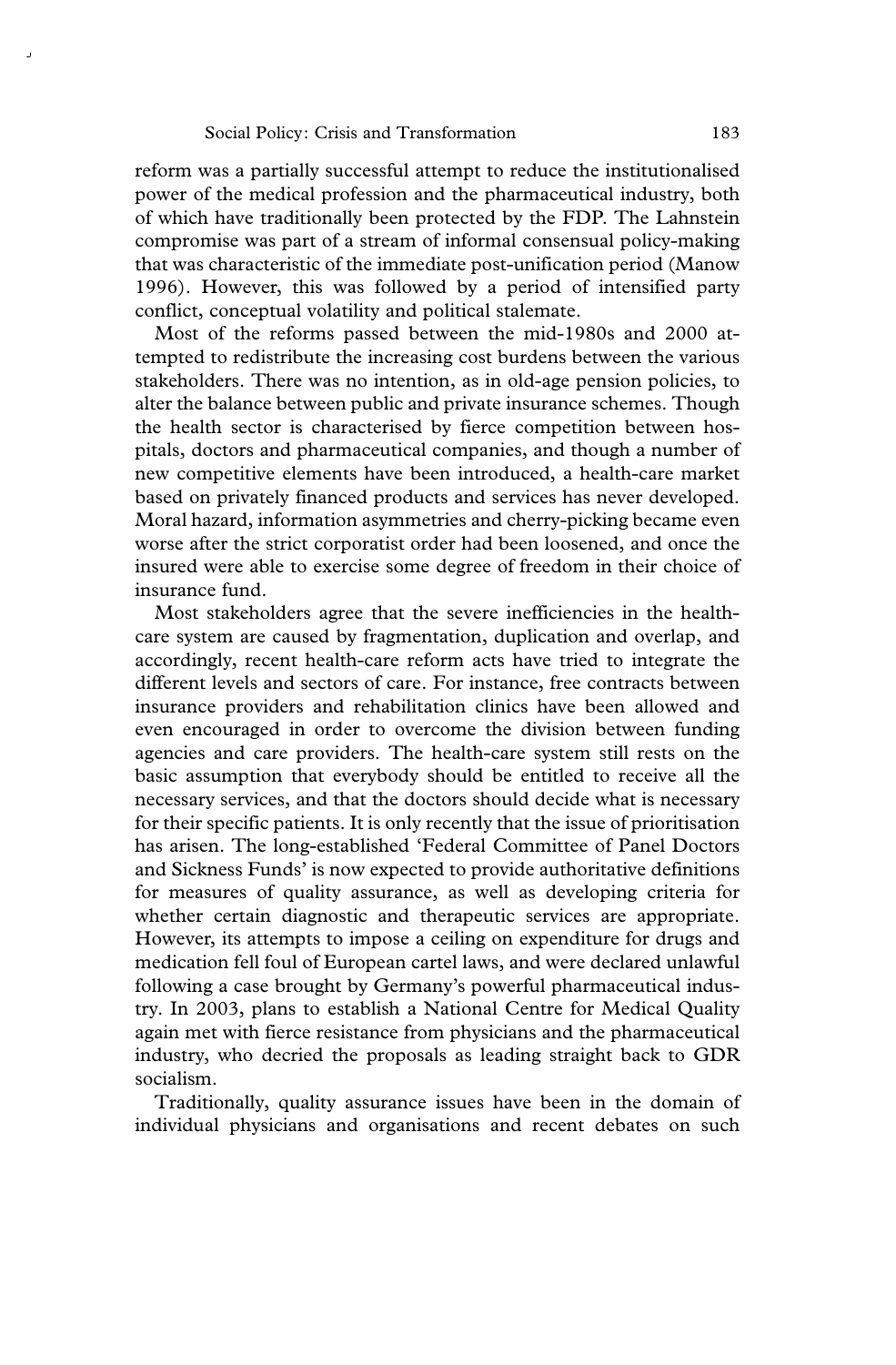issues have to be seen in the context of a renewed increase in health-care expenditure – mainly as a result of the abolition of spending caps for medicines. The corresponding rise in contribution rates from 13.5 per cent to 14 per cent of pre-tax income brought cost containment back onto the agenda in 2002.

In 2003, a new informal 'grand coalition' on health emerged between the governing SPD and the opposition CDU/CSU, with the aim of cutting health benefits again and further limiting the sector's regulatory autonomy. In a rare show of unity, the unions and employers' associations even called for the abolition of the statutory regional associations of accredited physicians ( $\AA$ rztekammern), which act as clearing houses between individual doctors and the statutory health funds, thereby removing care providers from the scrutiny of the insurance funds. As the 1992 Lahnstein compromise had illustrated, a grand coalition in health policy can overcome the bicameral legislative veto and also withstand pressures from well-organised groups, such as insurance funds, physicians and pharmaceutical firms. Once again, however, the new interparty consensus agreed in 2003 led neither to institutional reform nor to the prioritisation of certain treatments and medicines. Instead, new market-like incentives were introduced, including the removal of sick pay from the bipartite-financed compulsory schemes. Patients are now expected to pay  $\epsilon$  10 for each quarter in which they visit the general practitioner (GP) (the so-called *Praxisgebühr*). Indeed, the 'gatekeeper' function of GPs will be strengthened, as specialists must collect another  $\epsilon$  10 if patients cannot present a referral letter. Other plans include additional co-payments for dentures, reductions in maternity benefits and death grants, and cuts in benefits for parents nursing sick children. Even though this has meant at least a temporary improvement in the financial position of the health-insurance funds, such measures, and especially the Praxisgebühr, remain deeply unpopular among the population (Die Welt, 31 July 2004).

In health policy, governments have continued to rely on benefit cuts and incremental measures like budgeting, co-payment and competitive incentives for the various stakeholders. Only recently have prominent politicians of all parties called for a more fundamental reform in order to address the permanent crisis in health policy, with a universal compulsory health-insurance scheme for all citizens supplemented by voluntary private insurance contracts (Bürgerversicherung) being the preferred model. Inevitably, the chances for a fundamental systemic change are still small, not despite, but because of, recurring grand coalitions in health politics.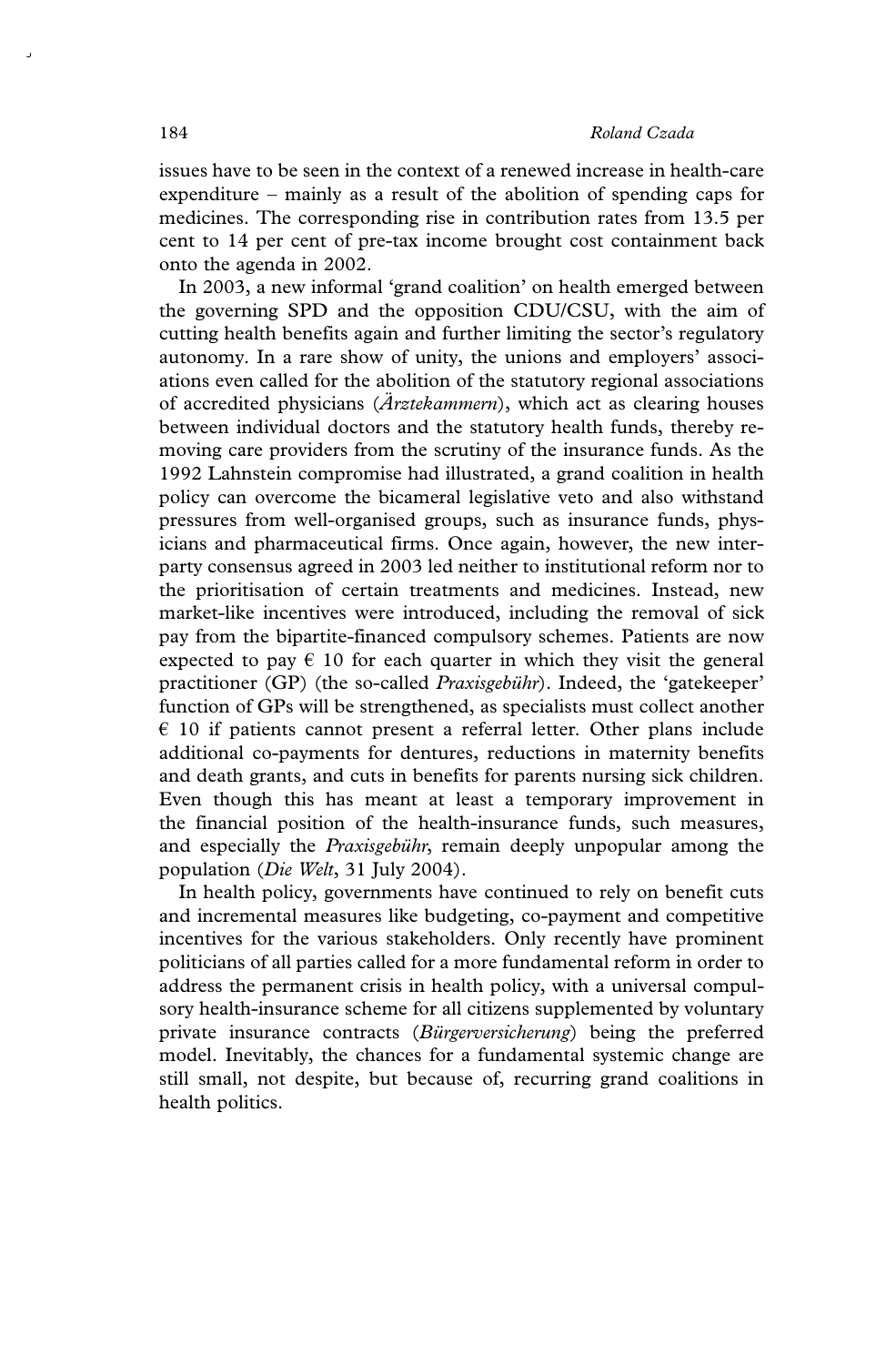### Consequences: Erosion of Self-Governance and New Forms of Intermediation

The institutional segmentation of the West German political system has been emphasised, in particular, by Gerhard Lehmbruch and Fritz Scharpf. Lehmbruch pointed to incompatibilities of party competition and co-operative federalism (Lehmbruch 2002), whereas Scharpf's research on 'policy interlocking' and the 'joint decision-making trap' offered a key explanation of failed policy reform initiatives in different sectors (cf. Scharpf 1988). Peter Katzenstein's (1987) seminal work on 'semisovereignty' struck a similar chord; however, in contrast to Lehmbruch and Scharpf, he praised as a virtue what they had both considered to be a design fault.

Yet it is doubtful whether either of these models can adequately account for the overall stable course of welfare policies during the 1980s. Throughout this decade, the CDU/CSU-FDP government commanded a comfortable majority in the Bundesrat, and from 1982 to 1990, this arguably made the Kohl government the most sovereign compared with all its predecessors and successors in office (cf. chapter 3 in this volume, pp. xxx–xx). Even during the 1950s, the Adenauer government lost its Bundesrat majority for a few months (March 1956– January 1957). The political issue of divergent majorities in the bicameral legislature did not emerge until after the 1972 federal election (cf. Figure 8.2 in this volume, p. xxx). By contrast, the CDU/CSU-FDP coalition after 1982 held a majority of five to thirteen votes in the Bundesrat throughout the 1980s; it was not until the Lower Saxony election in 1990 that things changed. Thus, with a solid Bundestag majority and markedly weakened labour unions (after unemployment figures exceeded one million in 1981), Kohl was presumably the most powerful chancellor since Adenauer.

To explain why policy remained so stable during the 1980s, one therefore has to focus on a range of factors outside the domain of the constitutional veto structures. By stressing the deep fears within the Kohl government that welfare cuts could adversely affect its electoral performance, Zohlnhöfer (2001b) has cast some doubt on the exclusive validity of the institutional explanation provided by Scharpf and Lehmbruch. A second important factor was the strength of the CDU's social-catholic wing, which was led by Norbert Blüm, a self-confessed defendant of the welfare-state consensus. As Federal Minister for Labour and Social Affairs in every single Kohl cabinet (and therefore in charge of the largest spending ministry), he was able to make full use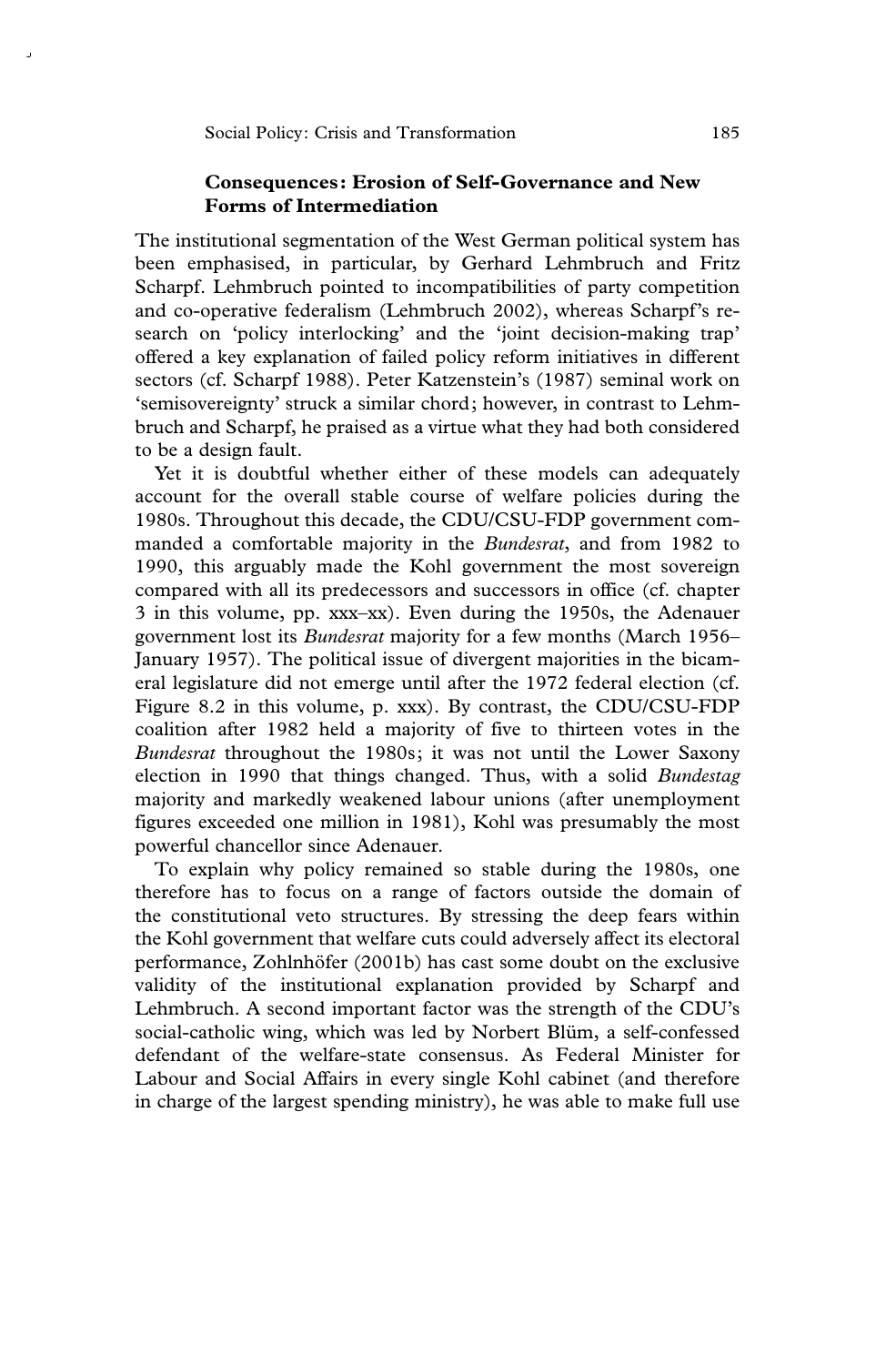of the principle of ministerial autonomy (Ressortprinzip) to act as a powerful stalwart of the Bismarckian welfare state from 1982 until the advent of the Schröder government in 1998.

The anatomy of neo-liberal strategic policy changes in the UK, Sweden and the Netherlands shows that problem load is an important predictor of policy change. The 'pain threshold' above which parties and governments in those countries felt forced to act, irrespective of their ideological backgrounds, had not been reached, by any stretch of the imagination, in West Germany before 1990. Bearing all that in mind – the solid majority of the Kohl government in both chambers, prevailing electoral considerations against benefit cuts, a powerful unionist prowelfare wing in the CDU, and the moderate problem load of the time – constitutional veto potentials cannot explain the course of welfare-state reform during the 1980s. This becomes even more apparent when the welfare policies of the 1980s are compared with those of the following, post-unification decade.

But here too, an explanation focusing on formal veto powers fails to account for the delay in cutting social-security contributions and income taxes which the federal government had planned in 1989. On the contrary, the early 1990s have been characterised as the last triumph of corporatism, party concordance and co-operative federalism (Sally and Webber 1994; Lehmbruch 2000). Even though the Kohl government had grown stronger as a consequence of its electoral dominance in the new (eastern) Länder, and even though the Länder had temporarily suspended their constitutional rights in order to approach unification problems in a united and flexible manner, the federal government actively sought to include key representatives of business, unions, the Länder and the SPD opposition in a range of fora. In particular, the SPD had been incorporated into the newly established unification policy network with the Treuhandanstalt (THA) as its focal point (see chapter 5 in this volume). Prominent SPD figures such as Klaus von Dohnanyi and Detlef Karsten Rohwedder, as well as union leaders such as Franz Steinkühler and Dieter Schulte, had been appointed to high-ranking positions within the THA's executive, supervisory and operative structure.

As a result, the early 1990s witnessed something of a temporary revival of large-scale inter-party consensus and corporatist politics. The usual segmented policy-making had been bypassed for a while, at least until 1992, when the first signs of the severe economic crisis caused by unification prompted an examination of the original concept of a market-led transformation process and institutional transfer.

The 1990s were, undoubtedly, an active period in terms of agenda shifts and health reform in particular (Kania and Blanke 2000). After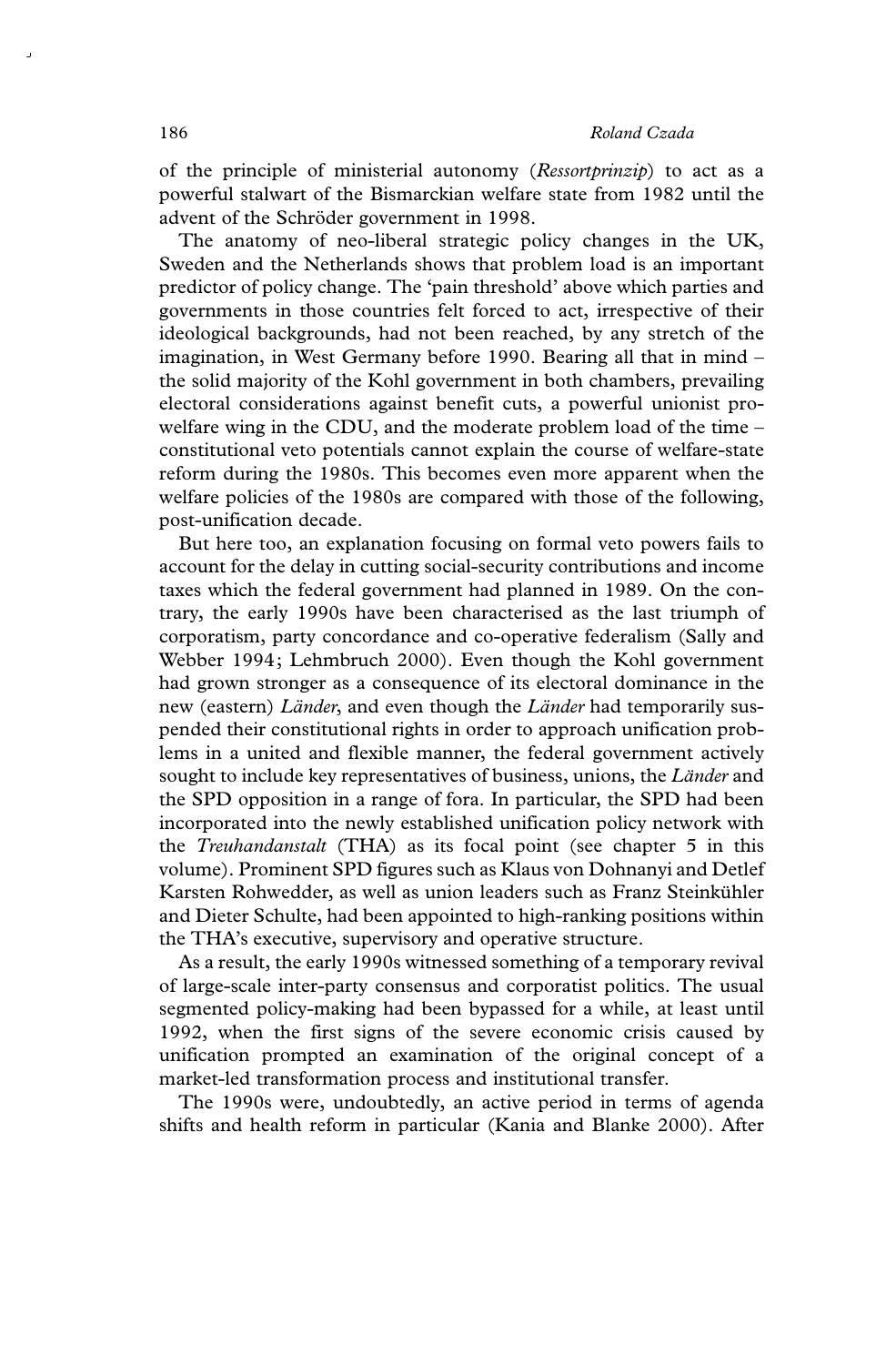decades of corporatist policy-making and its last triumph in the immediate post-unification period, the following years brought a crisis of consensus politics and corporatist self-government. To draw a conclusion from a political-science perspective, the German welfare state of 2003 was characterised by more state intervention and more market elements than the one Katzenstein described in 1987. State regulation and tax-financed state subsidies increased, as did co-payments of the insured and the share of private insurance contracts, while the share of the Bismarckian wage-related compulsory insurance contributions decreased. Most remarkable, however, is the rapid loss of 'self-governability' and its requisite associational capacities. Germany is no longer 'a good example of how government can enact the rules and then leave the doctors and sick funds to carry out the programme with little intervention' (Glaser, quoted in Katzenstein 1987, p. 184). The same is true for other fields of social policy because of increased conflicts among stakeholders over their share of a shrinking pie.

But even so, Katzenstein's assertion (1987, p. 192) that 'a closely knit institutional web limits the exercise of unilateral political initiatives by any one actor' continues to hold true. Whether this continues to encourage incremental policy changes, as it did in times of affluence, has become a moot point. The 1990s were characterised by sequences of political stalemate and a deepening of state involvement rather than corporatist incrementalism. The latter depends not only on consensual policy-making. Making semisovereignty work requires strong commitments among and within organisational actors participating in sectoral self-governance. Without the peak associations being able to commit their organisational substructure and their individual members to make their resources available in support of corporatist arrangements, consensus is almost irrelevant since it cannot translate into viable policies. The creeping decentralisation of the industrial-relations system, both in terms of lower membership density and adherence to the principles of collective bargaining, seems to be one of the main problems in this respect (Ebbinghaus 2002a; see also chapters 2 and 7 in this volume).

These far-reaching changes within the industrial-relations system suggest that the German combination of a 'decentralised state' and a 'centralised society' emphasised by Katzenstein (1987) is no longer valid. German organised capitalism has decentralised very rapidly, at least in regard to labour-market associations, because of the industrial-relations crisis in the east and because of a generational change in business and union elites. The argument that such a development towards 'social disorganisation' has been sparked off by a combination of postmodernism, individualisation and the effects of globalisation (Beck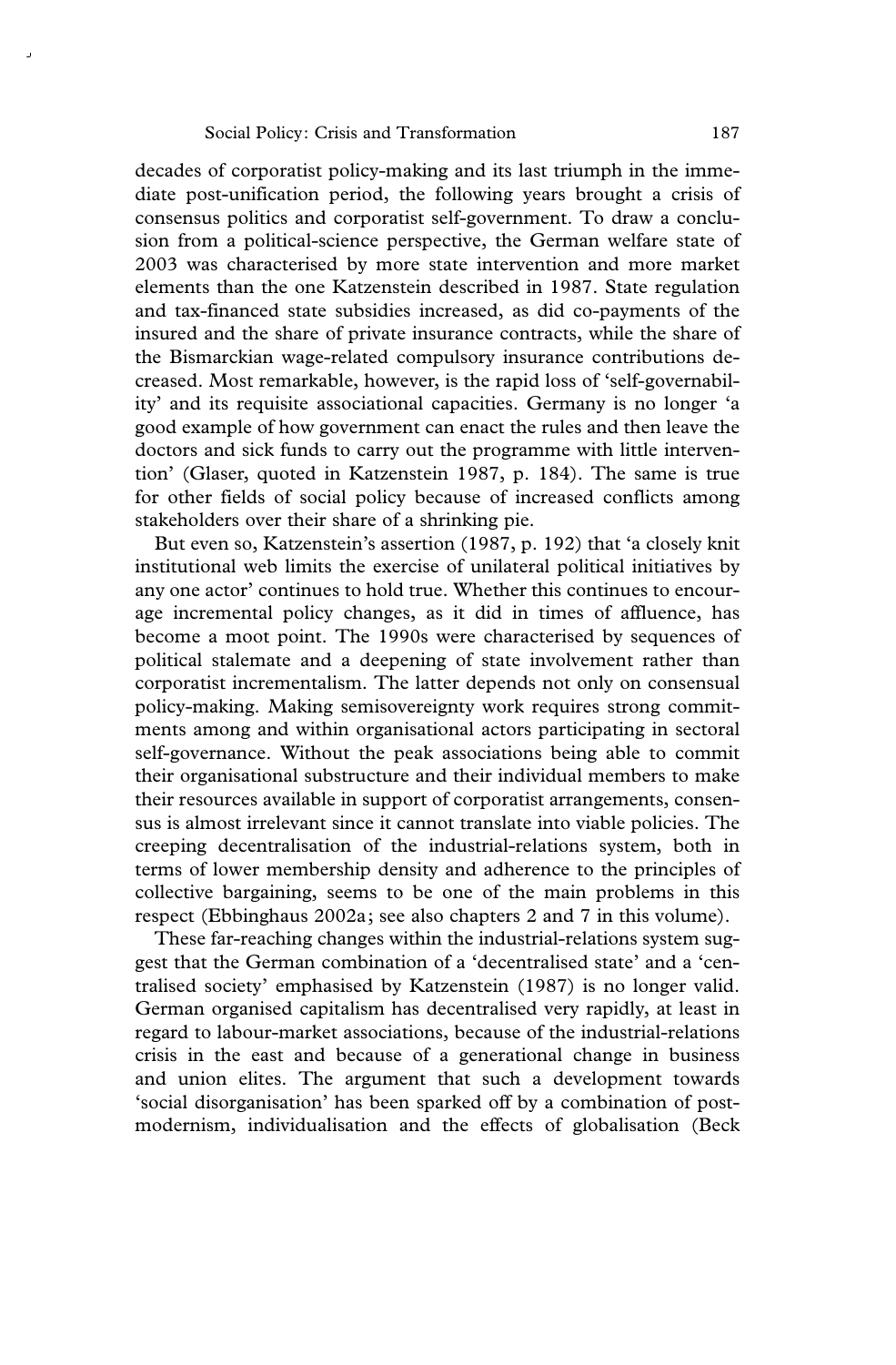1996) may constitute part of the explanation, but it cannot account for some specificities of the German case. First, this argument neglects the reform plans of the pre-unification Kohl government, which resembled the Dutch and Swedish concepts and could not be realised in the postunification period. Germany's political economy and welfare state would quite simply look entirely different if unification had not occurred. Second, global market pressures did not normally weaken, but rather sustained corporatist capacities in Germany and other European countries (Katzenstein 1985). Third, the industrial-relations crisis did not emanate from big global firms, but from the small and medium-sized industries of eastern Germany in particular. The export industry is still interested in industry-wide collective bargaining which protects it against excessive wage demands. In contrast small firms often cannot afford wages paid in the big export industries, and, therefore, prefer decentralised bargaining structures. It is for this reason that industrywide bargaining has persisted in big firms, and therefore still covers a majority of employees. When it comes to political representation, however, small and medium-sized enterprises are stronger, a result principally of their privileged access to the Land level of government and via the statutory chambers of trade and industry (Industrie und Handelskammern).

In contrast to its centralised Swedish, Dutch or Austrian counterparts, the German federal government failed to forge a corporatist deal with the industrial peak organisations, because it was unable to guarantee that such an arrangement would be implemented appropriately (Czada 2003). Towards the end of the 1990s, unions and employers became increasingly aware that reform packages agreed in the corporatist arena would have been jeopardised in the legislative process. The Bundestag opposition, through its Bundesrat majority, could jointly govern the country alongside the elected government. Indeed, it tried to do so in the pre-election year 1997, and again, in particular, after 1998. It must be remembered that it was much easier to bypass such institutional gridlock in the era of the 'two-and-a-half' party system, which generated only three possible coalition strategies. After 1990, in a system with five relevant parties, sixteen Länder and a state of perpetual election campaigning, this all became much harder to achieve.

Since the mid-1990s, then, corporatist incrementalism has suffered from institutional segmentation, as well as from the decreasing capacity of the peak associations to commit their members to a particular course of action. In addition, the main parties have found it much harder to bypass these obstacles via a cross-party consensus. In consequence, Chancellor Schröder has adopted new strategies to circumvent potential